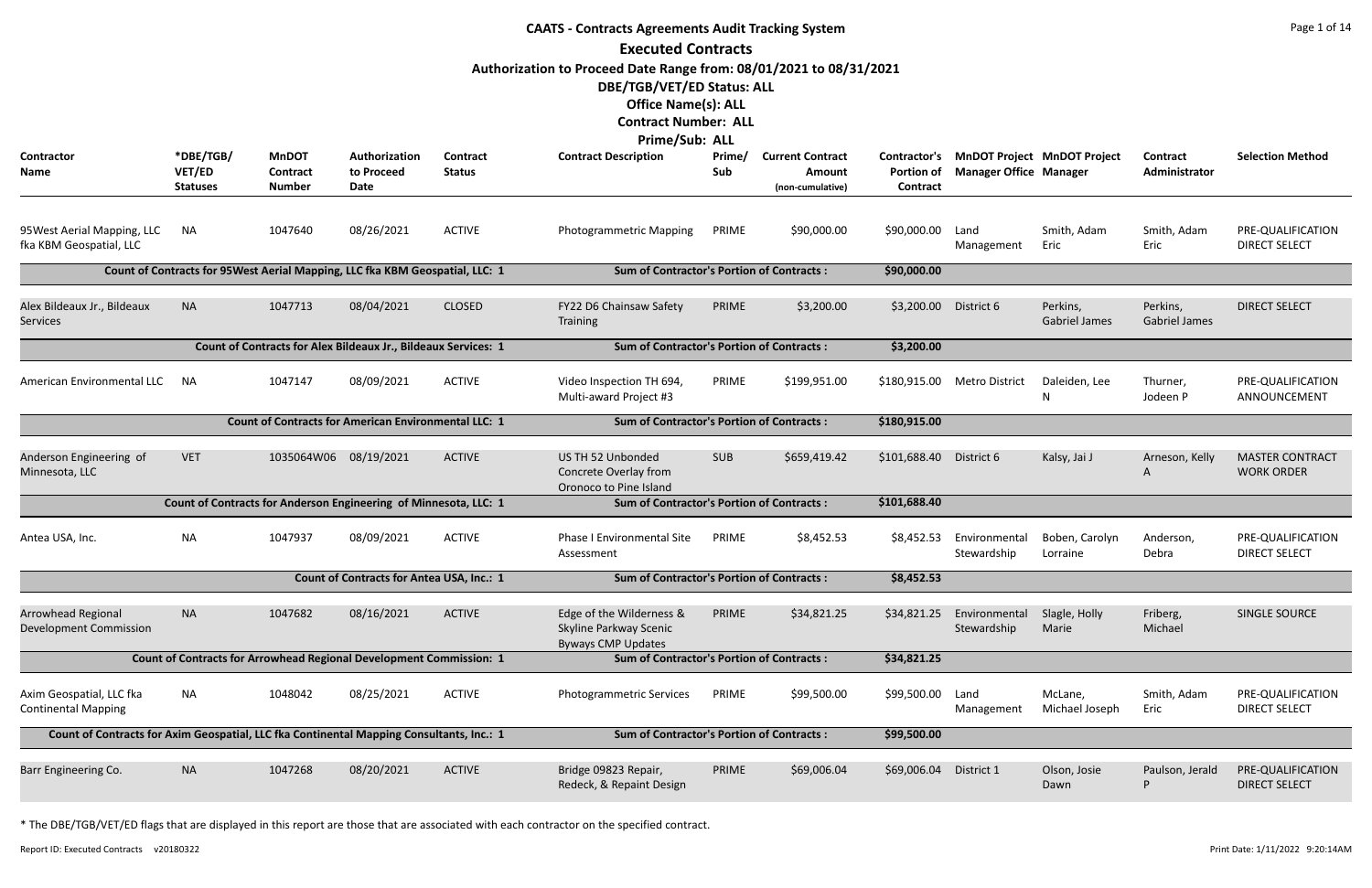|                                   |                                        |                                                  |                                                             |                           | <b>CAATS - Contracts Agreements Audit Tracking System</b><br><b>Executed Contracts</b>                                                                                                                                |               |                                   |                                               |                                         |                                    |                           | Page 2 of 14                                  |
|-----------------------------------|----------------------------------------|--------------------------------------------------|-------------------------------------------------------------|---------------------------|-----------------------------------------------------------------------------------------------------------------------------------------------------------------------------------------------------------------------|---------------|-----------------------------------|-----------------------------------------------|-----------------------------------------|------------------------------------|---------------------------|-----------------------------------------------|
| <b>Contractor</b><br>Name         | *DBE/TGB/<br>VET/ED<br><b>Statuses</b> | <b>MnDOT</b><br><b>Contract</b><br><b>Number</b> | Authorization<br>to Proceed<br>Date                         | Contract<br><b>Status</b> | Authorization to Proceed Date Range from: 08/01/2021 to 08/31/2021<br>DBE/TGB/VET/ED Status: ALL<br><b>Office Name(s): ALL</b><br><b>Contract Number: ALL</b><br><b>Prime/Sub: ALL</b><br><b>Contract Description</b> | Prime/<br>Sub | <b>Current Contract</b><br>Amount | Contractor's<br><b>Portion of</b><br>Contract | <b>Manager Office Manager</b>           | <b>MnDOT Project MnDOT Project</b> | Contract<br>Administrator | <b>Selection Method</b>                       |
|                                   |                                        |                                                  |                                                             |                           |                                                                                                                                                                                                                       |               | (non-cumulative)                  |                                               |                                         |                                    |                           |                                               |
|                                   |                                        |                                                  | <b>Count of Contracts for Barr Engineering Co.: 1</b>       |                           | <b>Sum of Contractor's Portion of Contracts:</b>                                                                                                                                                                      |               |                                   | \$69,006.04                                   |                                         |                                    |                           |                                               |
| Bay West, LLC                     | <b>NA</b>                              | 1048198                                          | 08/26/2021                                                  | <b>ACTIVE</b>             | <b>Hermantown Truck Station</b><br>East - Phase I ESA                                                                                                                                                                 | PRIME         | \$11,236.00                       | \$11,236.00                                   | Environmental<br>Stewardship            | Boock, Alyssa                      | Anderson,<br>Debra        | PRE-QUALIFICATION<br><b>DIRECT SELECT</b>     |
|                                   |                                        |                                                  | <b>Count of Contracts for Bay West, LLC: 1</b>              |                           | <b>Sum of Contractor's Portion of Contracts:</b>                                                                                                                                                                      |               |                                   | \$11,236.00                                   |                                         |                                    |                           |                                               |
| Bohnsack Law Office, L.L.C.       | <b>NA</b>                              | 1047718                                          | 08/09/2021                                                  | <b>ACTIVE</b>             | Research and prepare<br>Certificates of Title for the<br>Property Conveyance Unit.                                                                                                                                    | PRIME         | \$50,000.00                       | \$50,000.00                                   | Land<br>Management                      | Anderson<br>Bultema,               | Johnson,<br>Ambur L.      | PRE-QUALIFICATION<br><b>DIRECT SELECT</b>     |
|                                   |                                        |                                                  | Count of Contracts for Bohnsack Law Office, L.L.C.: 1       |                           | <b>Sum of Contractor's Portion of Contracts:</b>                                                                                                                                                                      |               |                                   | \$50,000.00                                   |                                         |                                    |                           |                                               |
| <b>Braun Intertec Corporation</b> | <b>NA</b>                              | 1046245                                          | 08/26/2021                                                  | <b>ACTIVE</b>             | TH 10/75 11th Street Grade<br>Separation                                                                                                                                                                              | SUB           | \$3,816,409.87                    | \$629,077.00                                  | District 4                              | Knopf, Justin D                    | Arneson, Kelly<br>A       | FORMAL RFP (><br>\$100,000                    |
| <b>Braun Intertec Corporation</b> | <b>NA</b>                              | 1048212                                          | 08/25/2021                                                  | <b>CLOSED</b>             | Red River Inspection<br><b>Building Geotechnical</b><br>Work                                                                                                                                                          | PRIME         | \$8,161.00                        | \$8,161.00                                    | Maintenance                             | Kufner, Wendy                      | Anderson,<br>Debra        | <b>CERTIFIED LIST</b><br><b>DIRECT SELECT</b> |
| <b>Braun Intertec Corporation</b> | <b>NA</b>                              | 1047935                                          | 08/02/2021                                                  | <b>ACTIVE</b>             | Limited Site Investigation -<br>Parcel 415                                                                                                                                                                            | PRIME         | \$56,584.50                       | \$56,584.50                                   | Environmental<br>Stewardship            | Boben, Carolyn<br>Lorraine         | Anderson,<br>Debra        | PRE-QUALIFICATION<br><b>DIRECT SELECT</b>     |
|                                   |                                        |                                                  | <b>Count of Contracts for Braun Intertec Corporation: 3</b> |                           | <b>Sum of Contractor's Portion of Contracts:</b>                                                                                                                                                                      |               |                                   | \$693,822.50                                  |                                         |                                    |                           |                                               |
| Collins Engineers, Inc.           | <b>NA</b>                              | 1048158                                          | 08/25/2021                                                  | <b>ACTIVE</b>             | TH 156 Retaining Wall<br>Repair                                                                                                                                                                                       | PRIME         | \$24,531.10                       |                                               | \$24,531.10 Metro District              | Gardner,<br><b>Heather Grace</b>   | Hebert, Joshua<br>Phillip | PRE-QUALIFICATION<br><b>DIRECT SELECT</b>     |
|                                   |                                        |                                                  | <b>Count of Contracts for Collins Engineers, Inc.: 1</b>    |                           | <b>Sum of Contractor's Portion of Contracts:</b>                                                                                                                                                                      |               |                                   | \$24,531.10                                   |                                         |                                    |                           |                                               |
| CTC & Associates, LLC             | NA                                     | 1047764                                          | 08/12/2021                                                  | <b>ACTIVE</b>             | Fiscal Year 2022 Technical<br>Summaries                                                                                                                                                                               | PRIME         | \$99,627.39                       | \$99,627.39                                   | Research and<br>Innovation              | Sindt, Matthew<br>George           | Brand, Melissa<br>Marie   | PRE-QUALIFICATION<br><b>DIRECT SELECT</b>     |
|                                   |                                        |                                                  | Count of Contracts for CTC & Associates, LLC: 1             |                           | <b>Sum of Contractor's Portion of Contracts:</b>                                                                                                                                                                      | \$99,627.39   |                                   |                                               |                                         |                                    |                           |                                               |
| Duan Corporation                  | DBE/TGB                                | 1046507                                          | 08/05/2021                                                  | <b>ACTIVE</b>             | US Bicycle Route 20                                                                                                                                                                                                   | <b>SUB</b>    | \$246,162.52                      | \$78,622.55                                   | Transit and<br>Active<br>Transportation | Matusinec,<br>Katherine R          | Friberg,<br>Michael       | FORMAL RFP (><br>\$100,000                    |
|                                   |                                        |                                                  | <b>Count of Contracts for Duan Corporation: 1</b>           |                           | <b>Sum of Contractor's Portion of Contracts:</b>                                                                                                                                                                      |               |                                   | \$78,622.55                                   |                                         |                                    |                           |                                               |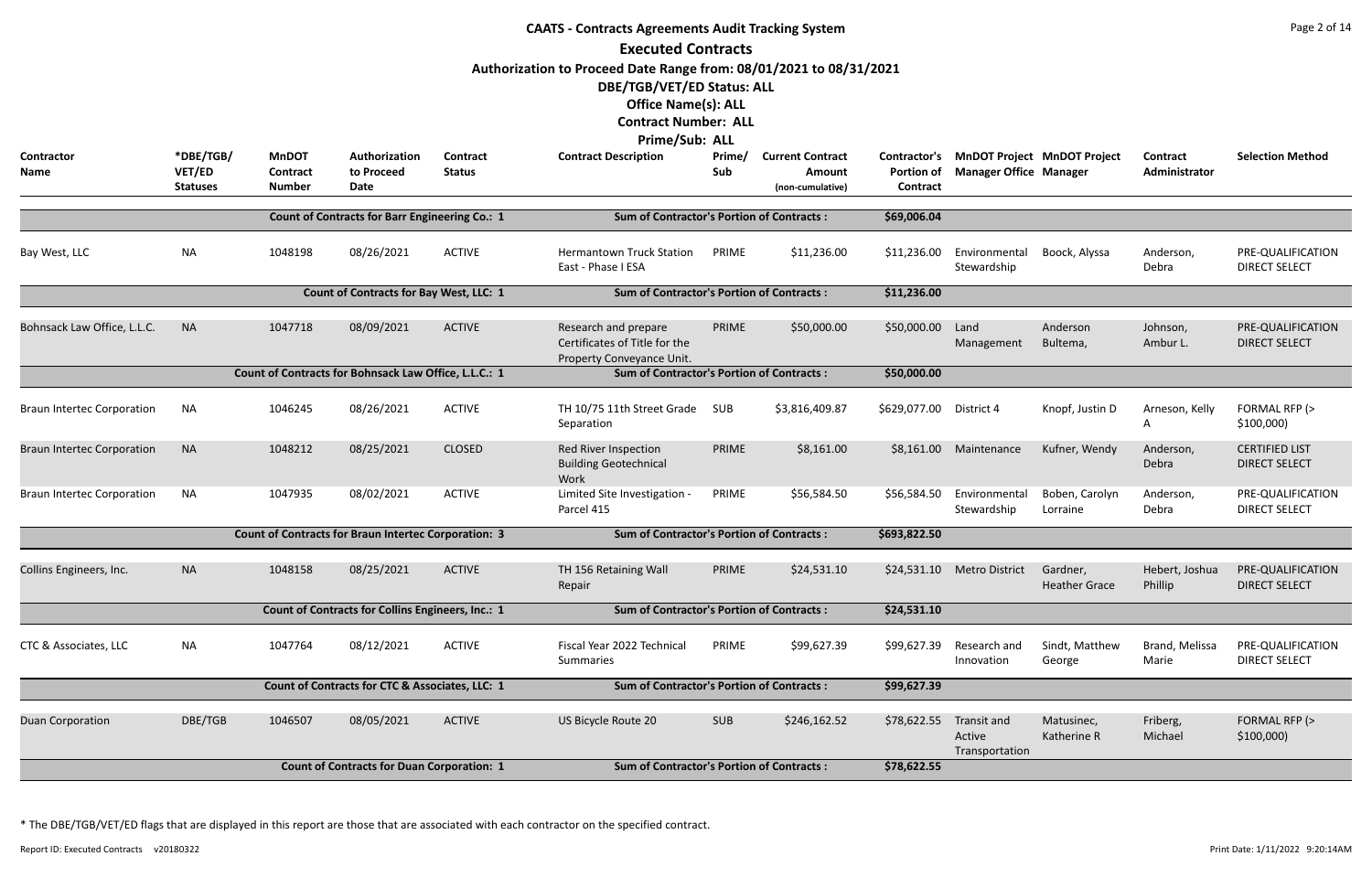|                                           |                                        |                                                                  |                                                        |                           | <b>CAATS - Contracts Agreements Audit Tracking System</b>                        |               |                                                       |                                                      |                                                            |                                    |                                  | Page 3 of 14                                |
|-------------------------------------------|----------------------------------------|------------------------------------------------------------------|--------------------------------------------------------|---------------------------|----------------------------------------------------------------------------------|---------------|-------------------------------------------------------|------------------------------------------------------|------------------------------------------------------------|------------------------------------|----------------------------------|---------------------------------------------|
|                                           |                                        |                                                                  |                                                        |                           | <b>Executed Contracts</b>                                                        |               |                                                       |                                                      |                                                            |                                    |                                  |                                             |
|                                           |                                        |                                                                  |                                                        |                           | Authorization to Proceed Date Range from: 08/01/2021 to 08/31/2021               |               |                                                       |                                                      |                                                            |                                    |                                  |                                             |
|                                           |                                        |                                                                  |                                                        |                           | DBE/TGB/VET/ED Status: ALL                                                       |               |                                                       |                                                      |                                                            |                                    |                                  |                                             |
|                                           |                                        |                                                                  |                                                        |                           | <b>Office Name(s): ALL</b>                                                       |               |                                                       |                                                      |                                                            |                                    |                                  |                                             |
|                                           |                                        |                                                                  |                                                        |                           | <b>Contract Number: ALL</b>                                                      |               |                                                       |                                                      |                                                            |                                    |                                  |                                             |
|                                           |                                        |                                                                  |                                                        |                           | Prime/Sub: ALL                                                                   |               |                                                       |                                                      |                                                            |                                    |                                  |                                             |
| Contractor<br>Name                        | *DBE/TGB/<br>VET/ED<br><b>Statuses</b> | <b>MnDOT</b><br><b>Contract</b><br><b>Number</b>                 | Authorization<br>to Proceed<br>Date                    | Contract<br><b>Status</b> | <b>Contract Description</b>                                                      | Prime/<br>Sub | <b>Current Contract</b><br>Amount<br>(non-cumulative) | <b>Contractor's</b><br><b>Portion of</b><br>Contract | <b>Manager Office Manager</b>                              | <b>MnDOT Project MnDOT Project</b> | <b>Contract</b><br>Administrator | <b>Selection Method</b>                     |
| Eagle Appraisals MN, Inc.                 | <b>NA</b>                              | 1047848                                                          | 08/25/2021                                             | <b>ACTIVE</b>             | Fair Market Value<br>Appraisal of Parcel<br>3408-442-316                         | PRIME         | \$3,750.00                                            | \$3,750.00                                           | Land<br>Management                                         | Deutsch,<br>Joseph Paul            | Wong, Dennis                     | <b>DIRECT SELECT</b>                        |
|                                           |                                        | Count of Contracts for Eagle Appraisals MN, Inc.: 1              |                                                        |                           | <b>Sum of Contractor's Portion of Contracts:</b>                                 |               |                                                       | \$3,750.00                                           |                                                            |                                    |                                  |                                             |
| <b>Evergreen Land Services</b><br>Company | <b>NA</b>                              | 1035064W08 08/04/2021                                            |                                                        | <b>ACTIVE</b>             | <b>Right of Way Acquisition</b><br><b>TH 13</b>                                  | <b>SUB</b>    | \$490,258.16                                          | \$25,000.00                                          | District 7                                                 | Hoehn,<br>Timothy R                | Arneson, Kelly<br>A              | <b>MASTER CONTRACT</b><br><b>WORK ORDER</b> |
|                                           |                                        | <b>Count of Contracts for Evergreen Land Services Company: 1</b> |                                                        |                           | <b>Sum of Contractor's Portion of Contracts:</b>                                 |               |                                                       | \$25,000.00                                          |                                                            |                                    |                                  |                                             |
| HDR Engineering, Inc.                     | <b>NA</b>                              | 1046895                                                          | 08/19/2021                                             | <b>ACTIVE</b>             | Bridge 9289 Replacement                                                          | PRIME         | \$639,432.69                                          | \$639,432.69                                         | <b>Metro District</b>                                      | Blanchard,<br>Amber Lee            | Lichtsinn,<br>Colleen            | FORMAL RFP (><br>\$100,000                  |
| HDR Engineering, Inc.                     | <b>NA</b>                              | 1046388                                                          | 08/09/2021                                             | <b>ACTIVE</b>             | TH61 and TH5 predesign<br>and final design services                              | <b>SUB</b>    | \$242,828.34                                          |                                                      | \$58,915.32 Metro District                                 | Fackler,<br>Carolyn Marie          | Hebert, Joshua<br>Phillip        | FORMAL RFP (><br>\$100,000                  |
|                                           |                                        |                                                                  | <b>Count of Contracts for HDR Engineering, Inc.: 2</b> |                           | <b>Sum of Contractor's Portion of Contracts:</b>                                 |               |                                                       | \$698,348.01                                         |                                                            |                                    |                                  |                                             |
| Heley, Duncan & Melander,<br><b>PLLP</b>  | <b>NA</b>                              | 1047947                                                          | 08/27/2021                                             | <b>ACTIVE</b>             | <b>Court Ordered Mediation:</b><br>Central Specialties, Inc. vs.<br><b>MnDOT</b> | PRIME         | \$3,000.00                                            | \$3,000.00                                           | Construction & Yliniemi, Seth<br>Innovative<br>Contracting |                                    | Brand, Melissa<br>Marie          | <b>DIRECT SELECT</b>                        |
|                                           |                                        | Count of Contracts for Heley, Duncan & Melander, PLLP: 1         |                                                        |                           | <b>Sum of Contractor's Portion of Contracts:</b>                                 |               |                                                       | \$3,000.00                                           |                                                            |                                    |                                  |                                             |
| Houston Engineering, Inc.                 | <b>NA</b>                              | 1046245                                                          | 08/26/2021                                             | <b>ACTIVE</b>             | TH 10/75 11th Street Grade<br>Separation                                         | SUB           | \$3,816,409.87                                        | \$270,251.23                                         | District 4                                                 | Knopf, Justin D                    | Arneson, Kelly<br>A              | FORMAL RFP (><br>\$100,000                  |
|                                           |                                        | Count of Contracts for Houston Engineering, Inc.: 1              |                                                        |                           | <b>Sum of Contractor's Portion of Contracts:</b>                                 |               |                                                       | \$270,251.23                                         |                                                            |                                    |                                  |                                             |
| HR Green, Inc.                            | <b>NA</b>                              | 1046413                                                          | 08/25/2021                                             | <b>ACTIVE</b>             | Two Harbors Corridor Study<br>and Pre-Design                                     | PRIME         | \$798,189.68                                          | \$462,238.50                                         | District 1                                                 | Olson, Josie<br>Dawn               | Paulson, Jerald<br>P             | PRE-QUALIFICATION<br>ANNOUNCEMENT           |
|                                           |                                        |                                                                  | Count of Contracts for HR Green, Inc.: 1               |                           | <b>Sum of Contractor's Portion of Contracts:</b>                                 |               |                                                       | \$462,238.50                                         |                                                            |                                    |                                  |                                             |
| Hydro-Klean, LLC                          | <b>NA</b>                              | 1047148                                                          | 08/09/2021                                             | <b>ACTIVE</b>             | Video Inspection TH 212,<br>Multi-award Project #4                               | PRIME         | \$224,920.50                                          | \$202,428.45                                         | <b>Metro District</b>                                      | Daleiden, Lee<br>N                 | Thurner,<br>Jodeen P             | FORMAL RFP (><br>\$100,000                  |
|                                           |                                        |                                                                  | Count of Contracts for Hydro-Klean, LLC: 1             |                           | <b>Sum of Contractor's Portion of Contracts:</b>                                 |               |                                                       | \$202,428.45                                         |                                                            |                                    |                                  |                                             |
|                                           |                                        |                                                                  |                                                        |                           |                                                                                  |               |                                                       |                                                      |                                                            |                                    |                                  |                                             |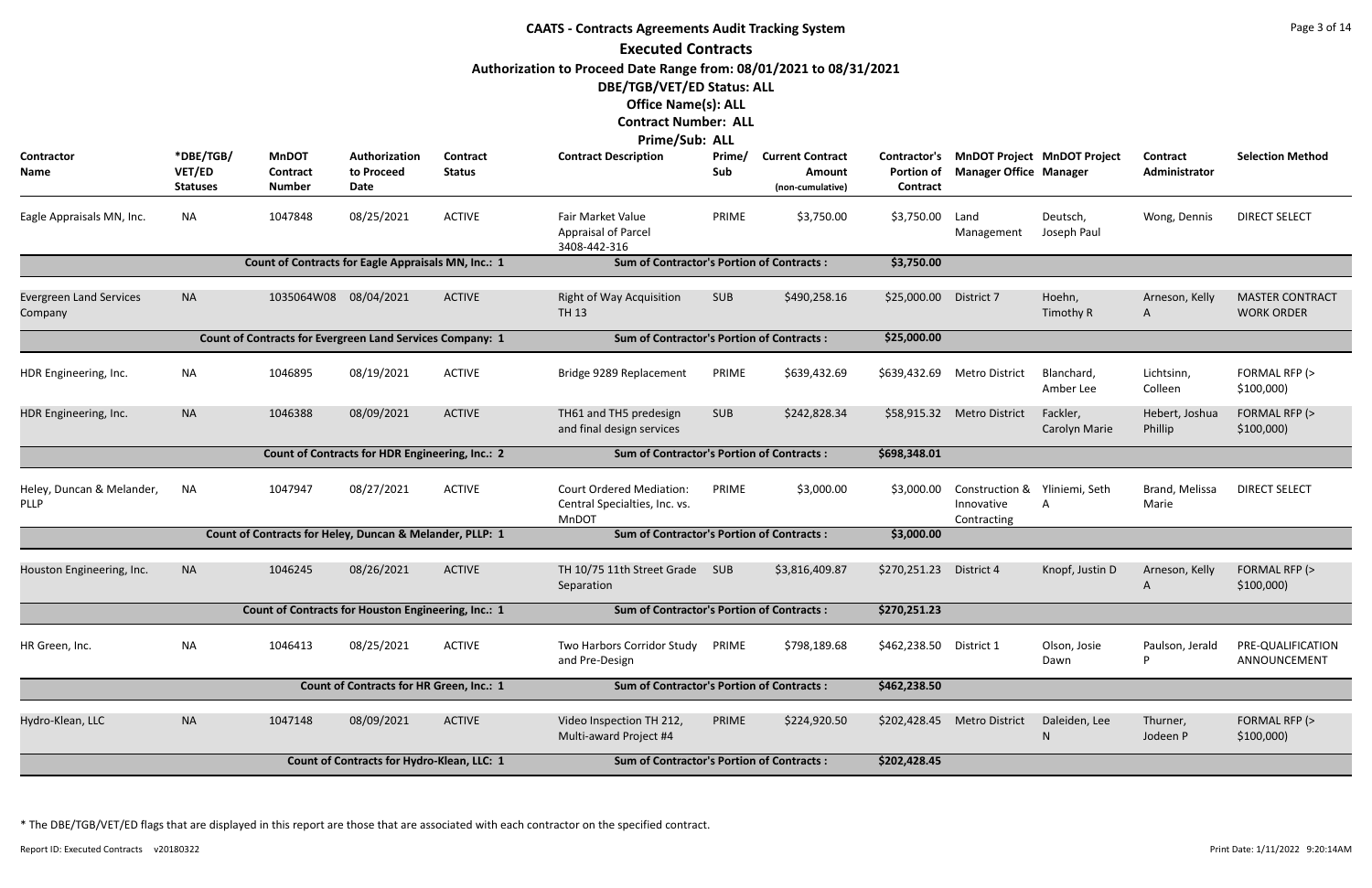|                                                                          |                                        |                                                  |                                                                          |                           | <b>CAATS - Contracts Agreements Audit Tracking System</b>                                                     |               |                                                       |                                                      |                                        |                                    |                           | Page 4 of 14                               |
|--------------------------------------------------------------------------|----------------------------------------|--------------------------------------------------|--------------------------------------------------------------------------|---------------------------|---------------------------------------------------------------------------------------------------------------|---------------|-------------------------------------------------------|------------------------------------------------------|----------------------------------------|------------------------------------|---------------------------|--------------------------------------------|
|                                                                          |                                        |                                                  |                                                                          |                           | <b>Executed Contracts</b>                                                                                     |               |                                                       |                                                      |                                        |                                    |                           |                                            |
|                                                                          |                                        |                                                  |                                                                          |                           | Authorization to Proceed Date Range from: 08/01/2021 to 08/31/2021<br>DBE/TGB/VET/ED Status: ALL              |               |                                                       |                                                      |                                        |                                    |                           |                                            |
|                                                                          |                                        |                                                  |                                                                          |                           | <b>Office Name(s): ALL</b><br><b>Contract Number: ALL</b>                                                     |               |                                                       |                                                      |                                        |                                    |                           |                                            |
|                                                                          |                                        |                                                  |                                                                          |                           | Prime/Sub: ALL                                                                                                |               |                                                       |                                                      |                                        |                                    |                           |                                            |
| Contractor<br><b>Name</b>                                                | *DBE/TGB/<br>VET/ED<br><b>Statuses</b> | <b>MnDOT</b><br><b>Contract</b><br><b>Number</b> | Authorization<br>to Proceed<br>Date                                      | Contract<br><b>Status</b> | <b>Contract Description</b>                                                                                   | Prime/<br>Sub | <b>Current Contract</b><br>Amount<br>(non-cumulative) | <b>Contractor's</b><br><b>Portion of</b><br>Contract | <b>Manager Office Manager</b>          | <b>MnDOT Project MnDOT Project</b> | Contract<br>Administrator | <b>Selection Method</b>                    |
| IMO Consulting Group Inc.                                                | DBE/TGB                                | 1048226                                          | 08/27/2021                                                               | <b>ACTIVE</b>             | FY 22 ADA Small Business<br>Opportunity<br>Program-Construction<br>Inspection                                 | PRIME         | \$24,998.30                                           |                                                      | \$24,998.30 Metro District             | Haavisto,<br>Richard G             | Thurner,<br>Jodeen P      | <b>EQUITY DIRECT</b><br>SELECT (<\$25,000) |
|                                                                          |                                        |                                                  | Count of Contracts for IMO Consulting Group Inc.: 1                      |                           | <b>Sum of Contractor's Portion of Contracts:</b>                                                              |               |                                                       | \$24,998.30                                          |                                        |                                    |                           |                                            |
| Impatiens Publications, Inc.<br>dba BM Appraisals                        | DBE/TGB                                | 1047818                                          | 08/25/2021                                                               | <b>ACTIVE</b>             | Fair Market Appraisal for<br>Conveyance 2017-0067                                                             | PRIME         | \$4,800.00                                            | \$4,800.00                                           | Land<br>Management                     | Currell, James<br>Lewis            | Wong, Dennis              | PRE-QUALIFICATION<br><b>DIRECT SELECT</b>  |
| Count of Contracts for Impatiens Publications, Inc. dba BM Appraisals: 1 |                                        |                                                  |                                                                          |                           |                                                                                                               |               |                                                       |                                                      |                                        |                                    |                           |                                            |
| Industrial Hygiene Services<br>Corporation                               | <b>NA</b>                              | 1048076                                          | 08/26/2021                                                               | <b>ACTIVE</b>             | Asbestos and Regulated<br>Waste Assessment and<br><b>Oversight for Building</b><br>Demolition - Hermantown    | PRIME         | \$26,770.00                                           | \$26,770.00                                          | Environmental<br>Stewardship           | Allen-Murley,<br>Summer Sara       | Anderson,<br>Debra        | PRE-QUALIFICATION<br><b>DIRECT SELECT</b>  |
|                                                                          |                                        |                                                  | <b>Count of Contracts for Industrial Hygiene Services Corporation: 1</b> |                           | <b>Sum of Contractor's Portion of Contracts:</b>                                                              |               |                                                       | \$26,770.00                                          |                                        |                                    |                           |                                            |
|                                                                          |                                        |                                                  |                                                                          |                           |                                                                                                               |               |                                                       |                                                      |                                        |                                    |                           |                                            |
| Infrasense, Inc.                                                         | <b>NA</b>                              | 1047949                                          | 08/23/2021                                                               | <b>EXPIRED</b>            | <b>GPR Contract</b>                                                                                           | PRIME         | \$49,450.00                                           | \$49,450.00                                          | District 4                             | Thorson, Chris J                   | Bausman, Brian            | PRE-QUALIFICATION<br><b>DIRECT SELECT</b>  |
| Infrasense, Inc.                                                         | <b>NA</b>                              | 1048016                                          | 08/19/2021                                                               | <b>ACTIVE</b>             | <b>I-494 CPR</b>                                                                                              | PRIME         | \$45,865.00                                           |                                                      | \$45,865.00 Metro District Van Deusen, | David Andrew                       | Hebert, Joshua<br>Phillip | PRE-QUALIFICATION<br><b>DIRECT SELECT</b>  |
|                                                                          |                                        |                                                  | <b>Count of Contracts for Infrasense, Inc.: 2</b>                        |                           | <b>Sum of Contractor's Portion of Contracts:</b>                                                              |               |                                                       | \$95,315.00                                          |                                        |                                    |                           |                                            |
| Isthmus Engineering, Inc.                                                | DBE/TGB                                | 1048040                                          | 08/19/2021                                                               | <b>ACTIVE</b>             | Professional design<br>services                                                                               | PRIME         | \$99,972.80                                           | \$99,972.80                                          | District 7                             | Benzkofer,<br><b>Brett D</b>       | Museus, Susan             | PRE-QUALIFICATION<br><b>DIRECT SELECT</b>  |
| Isthmus Engineering, Inc.                                                | DBE/TGB                                | 1047333                                          | 08/04/2021                                                               | <b>ACTIVE</b>             | <b>Small Business</b><br><b>Opportunity Program ADA</b><br><b>Compliance &amp; Construction</b><br>Inspection | PRIME         | \$49,990.40                                           |                                                      | \$49,990.40 Metro District             | Lindeberg,<br>Mark J               | Traxler,<br>Leonard A     | <b>QUICK CALL</b><br>(\$25,001-\$100,000)  |
|                                                                          |                                        |                                                  | Count of Contracts for Isthmus Engineering, Inc.: 2                      |                           | <b>Sum of Contractor's Portion of Contracts:</b>                                                              |               |                                                       | \$149,963.20                                         |                                        |                                    |                           |                                            |
| Kimley-Horn and Associates,<br>Inc.                                      | <b>NA</b>                              | 1047812                                          | 08/19/2021                                                               | <b>ACTIVE</b>             | Non-Intrusive Detection as<br>part of the TH94 Pavement<br>Resurface and Rehab<br>Project                     | PRIME         | \$74,848.96                                           |                                                      | \$74,848.96 Metro District             | Manning,<br>Michael P              | Hebert, Joshua<br>Phillip | PRE-QUALIFICATION<br><b>DIRECT SELECT</b>  |
|                                                                          |                                        |                                                  | Count of Contracts for Kimley-Horn and Associates, Inc.: 1               |                           | <b>Sum of Contractor's Portion of Contracts:</b>                                                              |               |                                                       | \$74,848.96                                          |                                        |                                    |                           |                                            |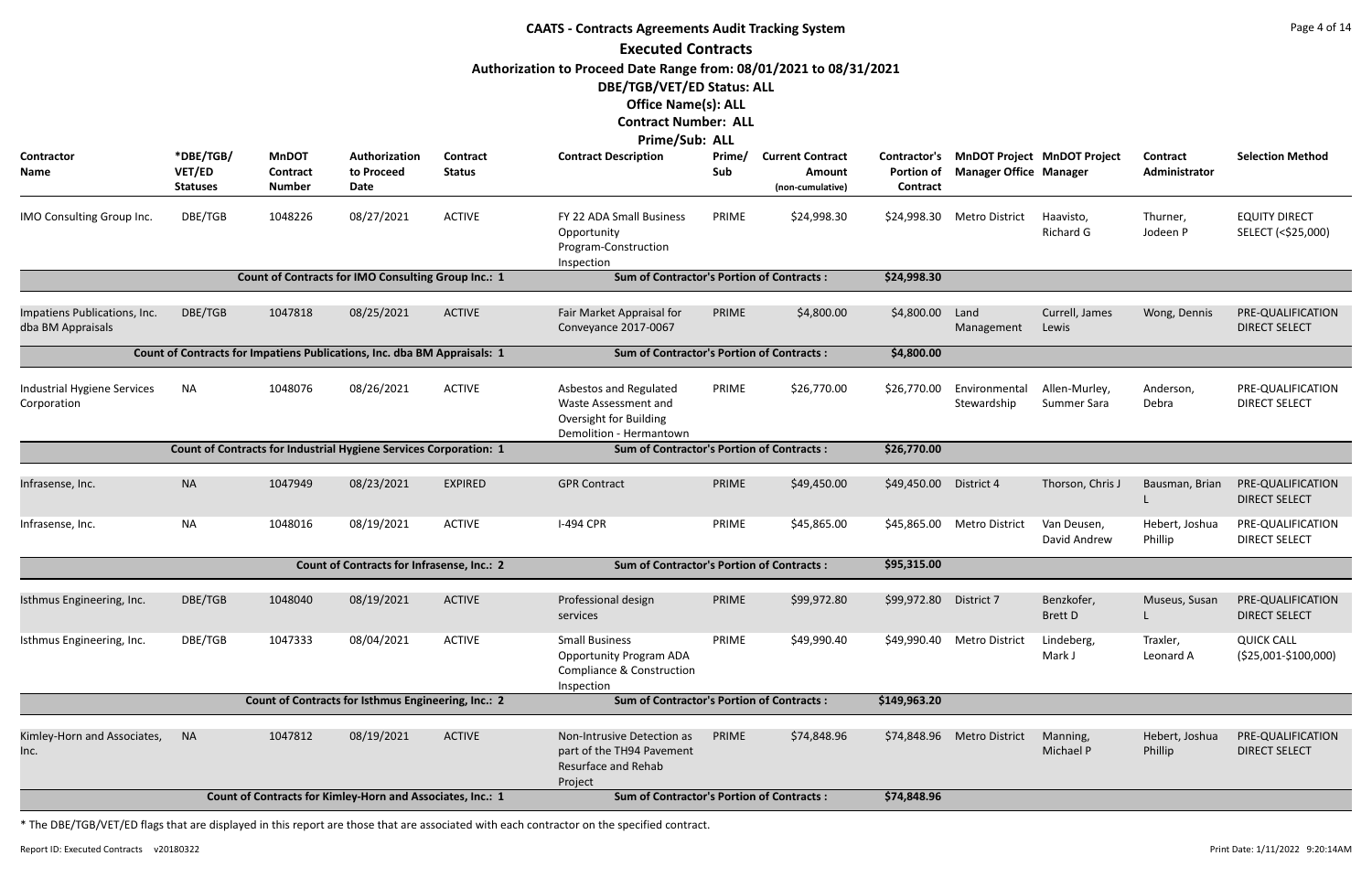|                                                 |                                        |                                           |                                                             |                                  | <b>CAATS - Contracts Agreements Audit Tracking System</b>                                                                      |               |                                                       |                               |                                                                           |                         |                           | Page 5 of 14                               |
|-------------------------------------------------|----------------------------------------|-------------------------------------------|-------------------------------------------------------------|----------------------------------|--------------------------------------------------------------------------------------------------------------------------------|---------------|-------------------------------------------------------|-------------------------------|---------------------------------------------------------------------------|-------------------------|---------------------------|--------------------------------------------|
|                                                 |                                        |                                           |                                                             |                                  | <b>Executed Contracts</b>                                                                                                      |               |                                                       |                               |                                                                           |                         |                           |                                            |
|                                                 |                                        |                                           |                                                             |                                  | Authorization to Proceed Date Range from: 08/01/2021 to 08/31/2021<br>DBE/TGB/VET/ED Status: ALL<br><b>Office Name(s): ALL</b> |               |                                                       |                               |                                                                           |                         |                           |                                            |
|                                                 |                                        |                                           |                                                             |                                  | <b>Contract Number: ALL</b>                                                                                                    |               |                                                       |                               |                                                                           |                         |                           |                                            |
| Contractor<br>Name                              | *DBE/TGB/<br>VET/ED<br><b>Statuses</b> | <b>MnDOT</b><br>Contract<br><b>Number</b> | Authorization<br>to Proceed<br>Date                         | <b>Contract</b><br><b>Status</b> | Prime/Sub: ALL<br><b>Contract Description</b>                                                                                  | Prime/<br>Sub | <b>Current Contract</b><br>Amount<br>(non-cumulative) | <b>Portion of</b><br>Contract | Contractor's MnDOT Project MnDOT Project<br><b>Manager Office Manager</b> |                         | Contract<br>Administrator | <b>Selection Method</b>                    |
| <b>KLJ Engineering LLC</b>                      | <b>NA</b>                              | 1046413                                   | 08/25/2021                                                  | <b>ACTIVE</b>                    | Two Harbors Corridor Study<br>and Pre-Design                                                                                   | SUB           | \$798,189.68                                          | \$257,349.84                  | District 1                                                                | Olson, Josie<br>Dawn    | Paulson, Jerald<br>P      | PRE-QUALIFICATION<br>ANNOUNCEMENT          |
|                                                 |                                        |                                           | Count of Contracts for KLJ Engineering LLC: 1               |                                  | <b>Sum of Contractor's Portion of Contracts:</b>                                                                               |               |                                                       | \$257,349.84                  |                                                                           |                         |                           |                                            |
| Marian Mimi Hasselbalch                         | <b>NA</b>                              | 1048142                                   | 08/11/2021                                                  | <b>CLOSED</b>                    | Research and prepare<br>approximately 9 title<br>opinions in Hubbard<br>County.                                                | PRIME         | \$4,500.00                                            | \$4,500.00                    | Land<br>Management                                                        | Anderson<br>Bultema,    | Johnson,<br>Ambur L.      | <b>DIRECT SELECT</b>                       |
|                                                 |                                        |                                           | <b>Count of Contracts for Marian Mimi Hasselbalch: 1</b>    |                                  | <b>Sum of Contractor's Portion of Contracts:</b>                                                                               |               |                                                       | \$4,500.00                    |                                                                           |                         |                           |                                            |
| Martinez Geospatial, Inc.                       | DBE/TGB                                | 1048043                                   | 08/23/2021                                                  | <b>CLOSED</b>                    | Photogrammetric Services                                                                                                       | PRIME         | \$72,500.00                                           | \$72,500.00                   | Land<br>Management                                                        | Krey, Bonnie Jo         | Mehran,<br>Mehrtash       | PRE-QUALIFICATION<br><b>DIRECT SELECT</b>  |
|                                                 |                                        |                                           | Count of Contracts for Martinez Geospatial, Inc.: 1         |                                  | <b>Sum of Contractor's Portion of Contracts:</b>                                                                               |               |                                                       | \$72,500.00                   |                                                                           |                         |                           |                                            |
| Mead and Hunt, Inc.                             | <b>NA</b>                              | 1046396                                   | 08/23/2021                                                  | <b>ACTIVE</b>                    | 52 Zumbrota to Cannon<br>Falls Design-Build<br><b>Construction Verification</b>                                                | <b>SUB</b>    | \$3,332,174.59                                        | \$428,462.47                  | District 6                                                                | Thompson,<br>Tory L     | Arneson, Kelly<br>A       | FORMAL RFP (><br>\$100,000                 |
| Mead and Hunt, Inc.                             | <b>NA</b>                              | 1047838                                   | 08/09/2021                                                  | <b>ACTIVE</b>                    | Historic Bridge Survey:<br>1971-199X - Phase II                                                                                | PRIME         | \$99,467.48                                           |                               | \$99,467.48 Environmental Jones, Maggie<br>Stewardship                    | Marie Moss              | Wong, Dennis              | PRE-QUALIFICATION<br>DIRECT SELECT         |
|                                                 |                                        |                                           | <b>Count of Contracts for Mead and Hunt, Inc.: 2</b>        |                                  | <b>Sum of Contractor's Portion of Contracts:</b>                                                                               |               |                                                       | \$527,929.95                  |                                                                           |                         |                           |                                            |
| Merjent, Inc.                                   | <b>NA</b>                              | 1047678                                   | 08/12/2021                                                  | <b>ACTIVE</b>                    | LiDAR Burial Study Project                                                                                                     | PRIME         | \$99,648.00                                           | \$99,648.00                   | Environmental<br>Stewardship                                              | Kurth, Andrew<br>Henry  | Wong, Dennis              | PRE-QUALIFICATION<br><b>DIRECT SELECT</b>  |
|                                                 |                                        |                                           | <b>Count of Contracts for Merjent, Inc.: 1</b>              |                                  | <b>Sum of Contractor's Portion of Contracts:</b>                                                                               |               |                                                       | \$99,648.00                   |                                                                           |                         |                           |                                            |
| Michael Baker International,<br>Inc.            | NA                                     | 1046245                                   | 08/26/2021                                                  | <b>ACTIVE</b>                    | TH 10/75 11th Street Grade SUB<br>Separation                                                                                   |               | \$3,816,409.87                                        | \$737,113.09                  | District 4                                                                | Knopf, Justin D         | Arneson, Kelly<br>A       | FORMAL RFP (><br>\$100,000                 |
|                                                 |                                        |                                           | Count of Contracts for Michael Baker International, Inc.: 1 |                                  | <b>Sum of Contractor's Portion of Contracts:</b>                                                                               |               |                                                       | \$737,113.09                  |                                                                           |                         |                           |                                            |
| <b>Midwest Select Contracting</b><br><b>LLC</b> | DBE/TGB/VET                            | 1048205                                   | 08/27/2021                                                  | <b>ACTIVE</b>                    | <b>ADA Small Business</b><br>Opportunity<br>Program-Construction<br>Inspection                                                 | PRIME         | \$24,996.00                                           | \$24,996.00                   | <b>Metro District</b>                                                     | Olson, Tracy<br>Marilyn | Thurner,<br>Jodeen P      | <b>EQUITY DIRECT</b><br>SELECT (<\$25,000) |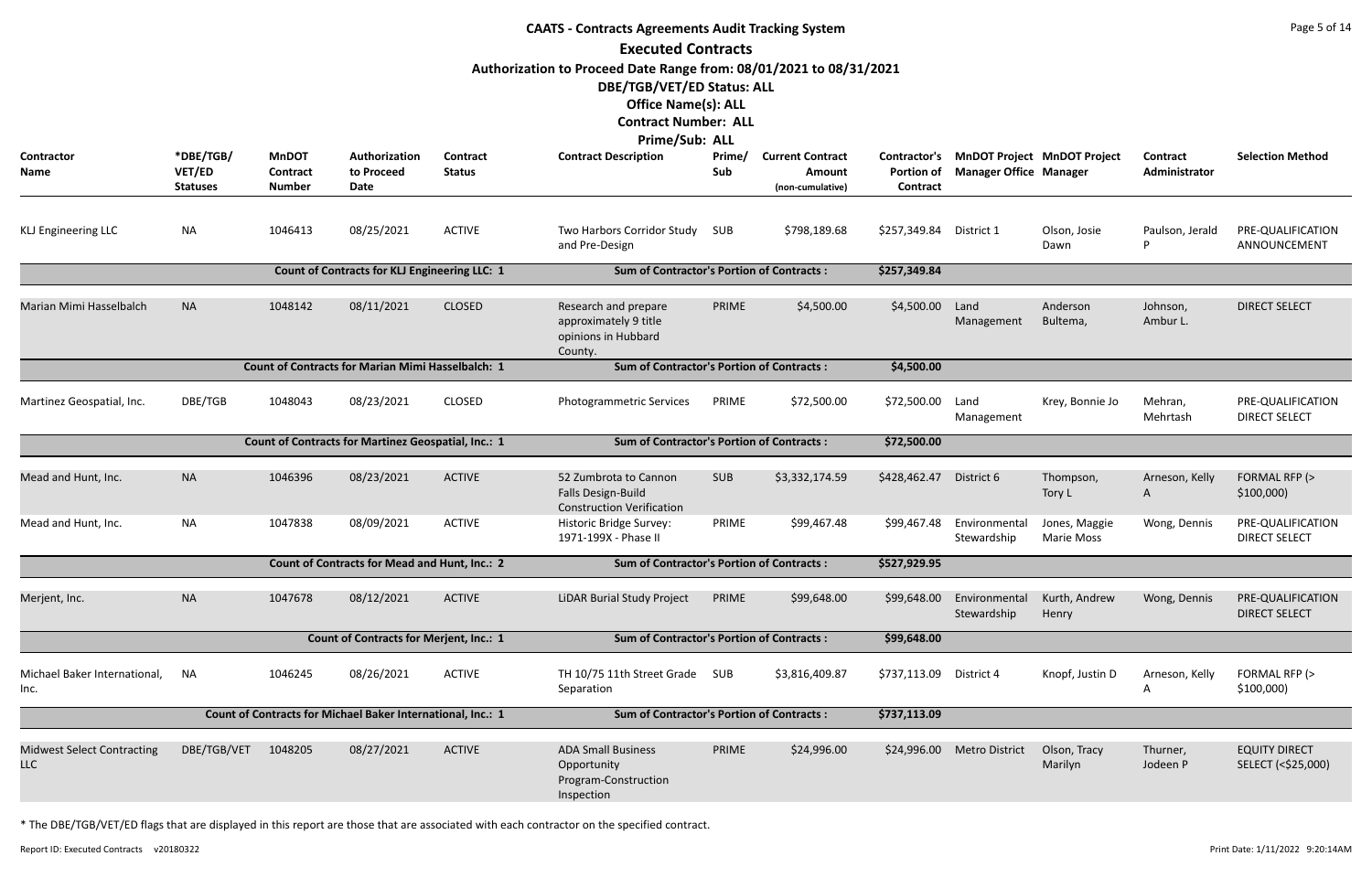|                                                    |                                        |                                                  |                                                                           |                           | <b>CAATS - Contracts Agreements Audit Tracking System</b>                                                                                                                             |               |                                                       |                                                      |                                                         |                                    |                                  | Page 6 of 14                              |
|----------------------------------------------------|----------------------------------------|--------------------------------------------------|---------------------------------------------------------------------------|---------------------------|---------------------------------------------------------------------------------------------------------------------------------------------------------------------------------------|---------------|-------------------------------------------------------|------------------------------------------------------|---------------------------------------------------------|------------------------------------|----------------------------------|-------------------------------------------|
|                                                    |                                        |                                                  |                                                                           |                           | <b>Executed Contracts</b>                                                                                                                                                             |               |                                                       |                                                      |                                                         |                                    |                                  |                                           |
|                                                    |                                        |                                                  |                                                                           |                           | Authorization to Proceed Date Range from: 08/01/2021 to 08/31/2021                                                                                                                    |               |                                                       |                                                      |                                                         |                                    |                                  |                                           |
|                                                    |                                        |                                                  |                                                                           |                           | DBE/TGB/VET/ED Status: ALL                                                                                                                                                            |               |                                                       |                                                      |                                                         |                                    |                                  |                                           |
|                                                    |                                        |                                                  |                                                                           |                           | <b>Office Name(s): ALL</b>                                                                                                                                                            |               |                                                       |                                                      |                                                         |                                    |                                  |                                           |
|                                                    |                                        |                                                  |                                                                           |                           | <b>Contract Number: ALL</b><br><b>Prime/Sub: ALL</b>                                                                                                                                  |               |                                                       |                                                      |                                                         |                                    |                                  |                                           |
| <b>Contractor</b><br>Name                          | *DBE/TGB/<br>VET/ED<br><b>Statuses</b> | <b>MnDOT</b><br><b>Contract</b><br><b>Number</b> | Authorization<br>to Proceed<br>Date                                       | Contract<br><b>Status</b> | <b>Contract Description</b>                                                                                                                                                           | Prime/<br>Sub | <b>Current Contract</b><br>Amount<br>(non-cumulative) | <b>Contractor's</b><br><b>Portion of</b><br>Contract | <b>Manager Office Manager</b>                           | <b>MnDOT Project MnDOT Project</b> | <b>Contract</b><br>Administrator | <b>Selection Method</b>                   |
|                                                    |                                        |                                                  | <b>Count of Contracts for Midwest Select Contracting LLC: 1</b>           |                           | <b>Sum of Contractor's Portion of Contracts:</b>                                                                                                                                      |               |                                                       | \$24,996.00                                          |                                                         |                                    |                                  |                                           |
| Minnesota Department of<br>Natural Resources (DNR) | NA                                     | 1048129                                          | 08/25/2021                                                                | <b>CLOSED</b>             | <b>Snake River Mussel</b><br>Relocation                                                                                                                                               | PRIME         | \$7,000.00                                            | \$7,000.00                                           | Environmental<br>Stewardship                            | Brown,<br>Elizabeth A              | Anderson,<br>Debra               | INTERAGENCY                               |
|                                                    |                                        |                                                  | Count of Contracts for Minnesota Department of Natural Resources (DNR): 1 |                           | <b>Sum of Contractor's Portion of Contracts:</b>                                                                                                                                      |               |                                                       | \$7,000.00                                           |                                                         |                                    |                                  |                                           |
| Minnesota Management &<br><b>Budget</b>            | <b>NA</b>                              | 1048184                                          | 08/16/2021                                                                | <b>CLOSED</b>             | RBA in Half a Day 2022-038                                                                                                                                                            | PRIME         | \$6,325.00                                            | \$6,325.00                                           |                                                         | Administration Stein, Jocelyn L    | Stein, Jocelyn L                 | INTERAGENCY                               |
| Minnesota Management &<br><b>Budget</b>            | <b>NA</b>                              | 1048130                                          | 08/10/2021                                                                | <b>EXPIRED</b>            | Investigation #069                                                                                                                                                                    | PRIME         | \$25,000.00                                           | \$25,000.00                                          | Equity &<br>Diversity                                   | Desai, Seema H                     | Desai, Seema H                   | INTERAGENCY                               |
| Minnesota Management &<br><b>Budget</b>            | <b>NA</b>                              | 1048125                                          | 08/05/2021                                                                | <b>ACTIVE</b>             | <b>Statewide Recruitment</b><br>Support                                                                                                                                               | PRIME         | \$78,532.00                                           | \$78,532.00                                          | <b>Modal Planning</b><br>& Program<br>Mgmt Div<br>Admin | Thompson,<br>Dawn Denise           | Thompson,<br>Dawn Denise         | INTERAGENCY                               |
|                                                    |                                        |                                                  | Count of Contracts for Minnesota Management & Budget: 3                   |                           | <b>Sum of Contractor's Portion of Contracts:</b>                                                                                                                                      |               |                                                       | \$109,857.00                                         |                                                         |                                    |                                  |                                           |
| Minnesota State Community<br>and Technical College | NA                                     | 1047965                                          | 08/09/2021                                                                | <b>ACTIVE</b>             | <b>Class A Commercial Drivers</b><br><b>License Training</b>                                                                                                                          | PRIME         | \$21,600.00                                           | \$21,600.00                                          | District 4                                              | Maijala, Tammy<br>M                | Pring, Janie S                   | INTERAGENCY                               |
|                                                    |                                        |                                                  | Count of Contracts for Minnesota State Community and Technical College: 1 |                           | <b>Sum of Contractor's Portion of Contracts:</b>                                                                                                                                      |               |                                                       | \$21,600.00                                          |                                                         |                                    |                                  |                                           |
| Mississippi Valley<br>Archaeology Center           | <b>NA</b>                              | 1046782                                          | 08/09/2021                                                                | <b>ACTIVE</b>             | Monitoring and Potential<br>Phase II Archaeological<br><b>Evaluation - La Crescent</b><br><b>Monitoring Project</b>                                                                   | PRIME         | \$50,738.23                                           | \$50,738.23                                          | Environmental<br>Stewardship                            | Eigenberger,<br>Dylan Joshua       | Wong, Dennis                     | PRE-QUALIFICATION<br><b>DIRECT SELECT</b> |
|                                                    |                                        |                                                  | Count of Contracts for Mississippi Valley Archaeology Center: 1           |                           | <b>Sum of Contractor's Portion of Contracts:</b>                                                                                                                                      |               |                                                       | \$50,738.23                                          |                                                         |                                    |                                  |                                           |
| MN State Hibbing Community NA<br>College           |                                        | 1048116                                          | 08/25/2021                                                                | <b>ACTIVE</b>             | The College will provide 9<br>sessions of First Aid, CPR,<br>Bloodborne Pathogens,<br>and Stop the Bleed<br>training, with each course<br>being approximately 7<br>hours in duration. | PRIME         | \$7,964.22                                            | \$7,964.22                                           | District 1                                              | Pecharich,<br>Steven J             | Pecharich,<br>Steven J           | INTERAGENCY                               |
|                                                    |                                        |                                                  | Count of Contracts for MN State Hibbing Community College: 1              |                           | <b>Sum of Contractor's Portion of Contracts:</b>                                                                                                                                      |               |                                                       | \$7,964.22                                           |                                                         |                                    |                                  |                                           |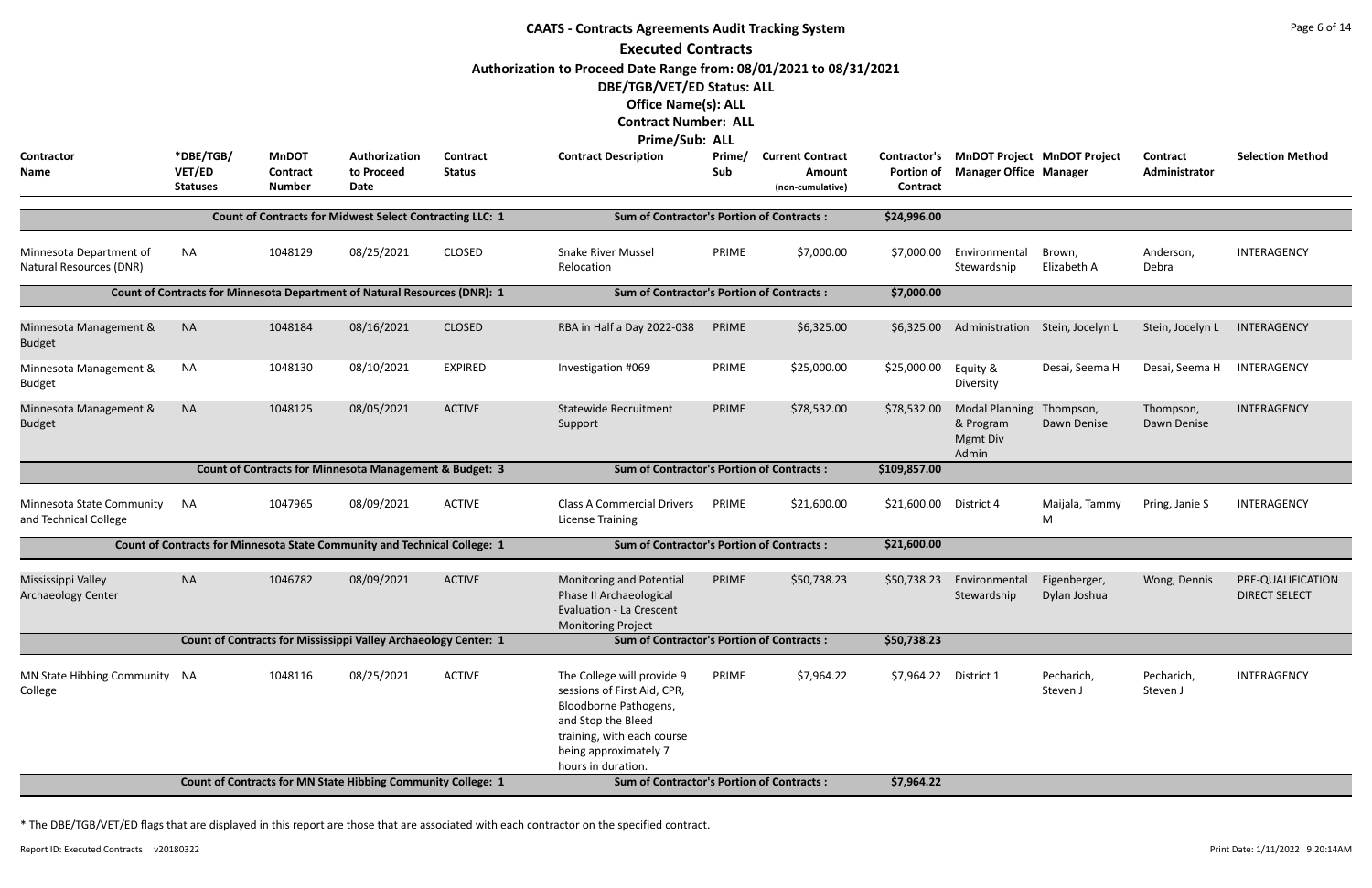|                                                         |                                        |                                                  |                                                                   |                           | <b>CAATS - Contracts Agreements Audit Tracking System</b>                                                                                                                       |               |                                                       |                                               |                                                                     |                          |                           | Page 7 of 14                              |
|---------------------------------------------------------|----------------------------------------|--------------------------------------------------|-------------------------------------------------------------------|---------------------------|---------------------------------------------------------------------------------------------------------------------------------------------------------------------------------|---------------|-------------------------------------------------------|-----------------------------------------------|---------------------------------------------------------------------|--------------------------|---------------------------|-------------------------------------------|
|                                                         |                                        |                                                  |                                                                   |                           | <b>Executed Contracts</b>                                                                                                                                                       |               |                                                       |                                               |                                                                     |                          |                           |                                           |
|                                                         |                                        |                                                  |                                                                   |                           | Authorization to Proceed Date Range from: 08/01/2021 to 08/31/2021<br>DBE/TGB/VET/ED Status: ALL<br><b>Office Name(s): ALL</b><br><b>Contract Number: ALL</b><br>Prime/Sub: ALL |               |                                                       |                                               |                                                                     |                          |                           |                                           |
| Contractor<br>Name                                      | *DBE/TGB/<br>VET/ED<br><b>Statuses</b> | <b>MnDOT</b><br><b>Contract</b><br><b>Number</b> | Authorization<br>to Proceed<br><b>Date</b>                        | Contract<br><b>Status</b> | <b>Contract Description</b>                                                                                                                                                     | Prime/<br>Sub | <b>Current Contract</b><br>Amount<br>(non-cumulative) | Contractor's<br><b>Portion of</b><br>Contract | <b>MnDOT Project MnDOT Project</b><br><b>Manager Office Manager</b> |                          | Contract<br>Administrator | <b>Selection Method</b>                   |
| <b>MN State Inver Hills</b><br><b>Community College</b> | <b>NA</b>                              | 1047958                                          | 08/13/2021                                                        | <b>ACTIVE</b>             | Fiscal Year 2022 MnDOT<br><b>Project Management</b><br><b>Training Program</b>                                                                                                  | PRIME         | \$200,683.08                                          | \$200,683.08                                  | Project<br>Management<br>and Technical<br>Support                   | Schubloom,<br>Pamela Kay | Wong, Dennis              | INTERAGENCY                               |
|                                                         |                                        |                                                  | Count of Contracts for MN State Inver Hills Community College: 1  |                           | <b>Sum of Contractor's Portion of Contracts:</b>                                                                                                                                |               |                                                       | \$200,683.08                                  |                                                                     |                          |                           |                                           |
| MN State Lake Superior<br>College                       | <b>NA</b>                              | 1048115                                          | 08/12/2021                                                        | <b>ACTIVE</b>             | <b>Chainsaw Safety Training</b>                                                                                                                                                 | PRIME         | \$5,850.00                                            | \$5,850.00                                    | Administration                                                      | Hedlund,<br>Adrienne L   | Hedlund,<br>Adrienne L    | INTERAGENCY                               |
| <b>MN State Lake Superior</b><br>College                | <b>NA</b>                              | 1047781                                          | 08/06/2021                                                        | <b>ACTIVE</b>             | Class B and A CDL Driver<br>Training (New Regulations)                                                                                                                          | PRIME         | \$100,000.00                                          | \$100,000.00                                  | Administration                                                      | Hedlund,<br>Adrienne L   | Hedlund,<br>Adrienne L    | INTERAGENCY                               |
|                                                         |                                        |                                                  | Count of Contracts for MN State Lake Superior College: 2          |                           | <b>Sum of Contractor's Portion of Contracts:</b>                                                                                                                                |               |                                                       | \$105,850.00                                  |                                                                     |                          |                           |                                           |
| <b>MN.IT Services</b>                                   | <b>NA</b>                              | 1047278                                          | 08/05/2021                                                        | <b>ACTIVE</b>             | CRM Application Upgrade,<br>Hosting, and Maintenance<br>for Fiscal Years 2022-2023                                                                                              | PRIME         | \$308,896.66                                          | \$308,896.66                                  | Environmental<br>Stewardship                                        | Foss, Jacob<br>Edward    | Wong, Dennis              | INTERAGENCY                               |
|                                                         |                                        |                                                  | <b>Count of Contracts for MN.IT Services: 1</b>                   |                           | <b>Sum of Contractor's Portion of Contracts:</b>                                                                                                                                |               |                                                       | \$308,896.66                                  |                                                                     |                          |                           |                                           |
| Moore Engineering, Inc.                                 | <b>NA</b>                              | 1047175                                          | 08/25/2021                                                        | <b>ACTIVE</b>             | TH 220 SP 6017-45 Design                                                                                                                                                        | PRIME         | \$99,022.22                                           | \$99,022.22                                   | District 2                                                          | Reierson, Katy<br>JoAnn  | Collyard,<br>Anthony      | PRE-QUALIFICATION<br><b>DIRECT SELECT</b> |
|                                                         |                                        |                                                  | Count of Contracts for Moore Engineering, Inc.: 1                 |                           | <b>Sum of Contractor's Portion of Contracts:</b>                                                                                                                                |               |                                                       | \$99,022.22                                   |                                                                     |                          |                           |                                           |
| Moriarty Scheduling Services,<br>LLC                    | DBE/TGB                                | 1048108                                          | 08/12/2021                                                        | <b>ACTIVE</b>             | <b>CPM Schedule Review</b>                                                                                                                                                      | PRIME         | \$24,988.00                                           | \$24,988.00                                   | District 7                                                          | Kjolstad, Todd<br>Robert | Museus, Susan             | PRE-QUALIFICATION<br><b>DIRECT SELECT</b> |
|                                                         |                                        |                                                  | Count of Contracts for Moriarty Scheduling Services, LLC: 1       |                           | <b>Sum of Contractor's Portion of Contracts:</b>                                                                                                                                |               |                                                       | \$24,988.00                                   |                                                                     |                          |                           |                                           |
| Nighthawk, Inc. dba<br><b>Nighthawk Marketing</b>       | DBE/TGB                                | 1046245                                          | 08/26/2021                                                        | <b>ACTIVE</b>             | TH 10/75 11th Street Grade<br>Separation                                                                                                                                        | <b>SUB</b>    | \$3,816,409.87                                        | \$30,000.00                                   | District 4                                                          | Knopf, Justin D          | Arneson, Kelly<br>A       | FORMAL RFP (><br>\$100,000                |
|                                                         |                                        |                                                  | Count of Contracts for Nighthawk, Inc. dba Nighthawk Marketing: 1 |                           | <b>Sum of Contractor's Portion of Contracts:</b>                                                                                                                                |               |                                                       | \$30,000.00                                   |                                                                     |                          |                           |                                           |
| Olson & Nesvold Engineers,<br>P.S.C.                    | <b>NA</b>                              | 1047813                                          | 08/19/2021                                                        | <b>ACTIVE</b>             | Load Rating for Bridge<br>27832 (Lowry Hill Tunnel)                                                                                                                             | PRIME         | \$99,930.00                                           | \$99,930.00                                   | <b>Bridges</b>                                                      | Gao, Yihong              | Johnson, Terri<br>Jean    | PRE-QUALIFICATION<br><b>DIRECT SELECT</b> |
|                                                         |                                        |                                                  | Count of Contracts for Olson & Nesvold Engineers, P.S.C.: 1       |                           | <b>Sum of Contractor's Portion of Contracts:</b>                                                                                                                                |               |                                                       | \$99,930.00                                   |                                                                     |                          |                           |                                           |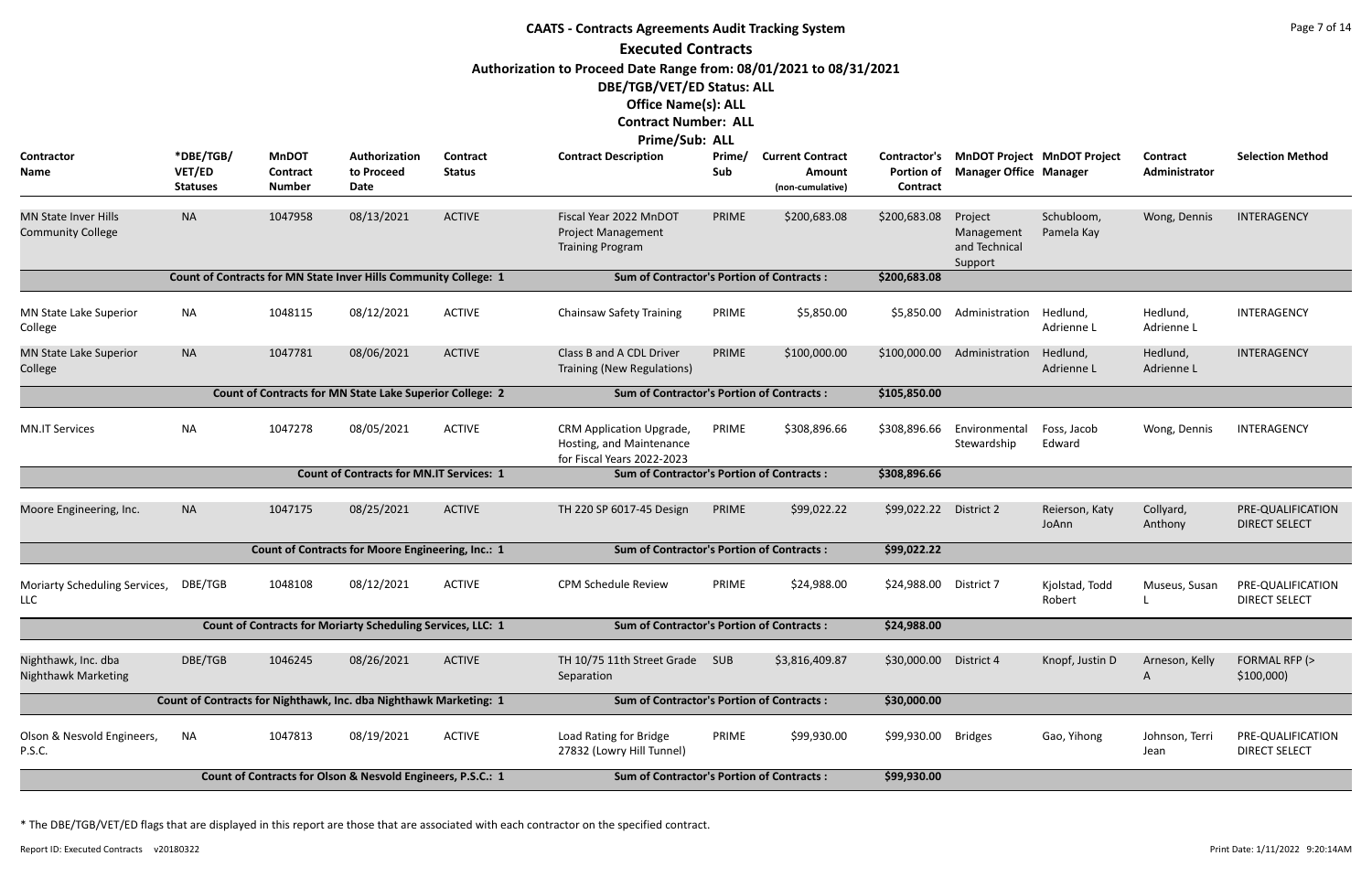|                                                           |                                        |                                           |                                                                                  |                                  | <b>CAATS - Contracts Agreements Audit Tracking System</b>                       |               |                                                       |                               |                               |                                          |                                  | Page 8 of 14                                      |
|-----------------------------------------------------------|----------------------------------------|-------------------------------------------|----------------------------------------------------------------------------------|----------------------------------|---------------------------------------------------------------------------------|---------------|-------------------------------------------------------|-------------------------------|-------------------------------|------------------------------------------|----------------------------------|---------------------------------------------------|
|                                                           |                                        |                                           |                                                                                  |                                  | <b>Executed Contracts</b>                                                       |               |                                                       |                               |                               |                                          |                                  |                                                   |
|                                                           |                                        |                                           |                                                                                  |                                  | Authorization to Proceed Date Range from: 08/01/2021 to 08/31/2021              |               |                                                       |                               |                               |                                          |                                  |                                                   |
|                                                           |                                        |                                           |                                                                                  |                                  | DBE/TGB/VET/ED Status: ALL                                                      |               |                                                       |                               |                               |                                          |                                  |                                                   |
|                                                           |                                        |                                           |                                                                                  |                                  | <b>Office Name(s): ALL</b>                                                      |               |                                                       |                               |                               |                                          |                                  |                                                   |
|                                                           |                                        |                                           |                                                                                  |                                  | <b>Contract Number: ALL</b>                                                     |               |                                                       |                               |                               |                                          |                                  |                                                   |
|                                                           |                                        |                                           |                                                                                  |                                  | <b>Prime/Sub: ALL</b>                                                           |               |                                                       |                               |                               |                                          |                                  |                                                   |
| Contractor<br><b>Name</b>                                 | *DBE/TGB/<br>VET/ED<br><b>Statuses</b> | <b>MnDOT</b><br>Contract<br><b>Number</b> | Authorization<br>to Proceed<br>Date                                              | <b>Contract</b><br><b>Status</b> | <b>Contract Description</b>                                                     | Prime/<br>Sub | <b>Current Contract</b><br>Amount<br>(non-cumulative) | <b>Portion of</b><br>Contract | <b>Manager Office Manager</b> | Contractor's MnDOT Project MnDOT Project | <b>Contract</b><br>Administrator | <b>Selection Method</b>                           |
| <b>Polk County</b>                                        | <b>NA</b>                              | 1028313W02                                | 08/26/2021                                                                       | <b>ACTIVE</b>                    | TH 75 & CSAH 21<br>Roundabout Design                                            | PRIME         | \$99,015.00                                           | $$-42,385.00$                 | District 2                    | Osborn, Alex<br>Joel                     | Collyard,<br>Anthony             | <b>MASTER</b><br>PARTNERSHIP WORK<br><b>ORDER</b> |
|                                                           |                                        |                                           | <b>Count of Contracts for Polk County: 1</b>                                     |                                  | <b>Sum of Contractor's Portion of Contracts:</b>                                |               |                                                       | $$-42,385.00$                 |                               |                                          |                                  |                                                   |
| Precision Testing, Inc.                                   | DBE/TGB                                | 1046396                                   | 08/23/2021                                                                       | <b>ACTIVE</b>                    | 52 Zumbrota to Cannon<br>Falls Design-Build<br><b>Construction Verification</b> | <b>SUB</b>    | \$3,332,174.59                                        | \$407,591.80 District 6       |                               | Thompson,<br>Tory L                      | Arneson, Kelly<br>A              | FORMAL RFP (><br>\$100,000                        |
|                                                           |                                        |                                           |                                                                                  |                                  |                                                                                 |               |                                                       |                               |                               |                                          |                                  |                                                   |
|                                                           |                                        |                                           |                                                                                  |                                  |                                                                                 |               |                                                       |                               |                               |                                          |                                  |                                                   |
| <b>Professional Engineering</b><br>Services, Ltd.         | DBE/TGB                                | 1046396                                   | 08/23/2021                                                                       | <b>ACTIVE</b>                    | 52 Zumbrota to Cannon<br>Falls Design-Build<br><b>Construction Verification</b> | <b>SUB</b>    | \$3,332,174.59                                        | \$374,907.36                  | District 6                    | Thompson,<br>Tory L                      | Arneson, Kelly<br>A              | FORMAL RFP (><br>\$100,000                        |
|                                                           |                                        |                                           | Count of Contracts for Professional Engineering Services, Ltd.: 1                |                                  | <b>Sum of Contractor's Portion of Contracts:</b>                                |               |                                                       | \$374,907.36                  |                               |                                          |                                  |                                                   |
| Ramboll US Consulting, Inc.<br>fka Ramboll US Corporation | NA                                     | 1045922                                   | 08/10/2021                                                                       | <b>ACTIVE</b>                    | Blatnik Bridge Phase I and<br>II ESA Investigation Work                         | PRIME         | \$1,028,635.64                                        | \$423,420.64                  | Environmental<br>Stewardship  | Boben, Carolyn<br>Lorraine               | Anderson,<br>Debra               | FORMAL RFP (><br>\$100,000                        |
|                                                           |                                        |                                           | Count of Contracts for Ramboll US Consulting, Inc. fka Ramboll US Corporation: 1 |                                  | <b>Sum of Contractor's Portion of Contracts:</b>                                |               |                                                       | \$423,420.64                  |                               |                                          |                                  |                                                   |
| Ramsland & Vigen, Inc.                                    | <b>NA</b>                              | 1047408                                   | 08/09/2021                                                                       | <b>ACTIVE</b>                    | Appraisals for New Salt<br>Shed RW in Pine County                               | PRIME         | \$20,000.00                                           | \$20,000.00                   | District 1                    | Hinzmann Jr,<br>John Joseph              | Paulson, Jerald                  | PRE-QUALIFICATION<br><b>DIRECT SELECT</b>         |
|                                                           |                                        |                                           | Count of Contracts for Ramsland & Vigen, Inc.: 1                                 |                                  | <b>Sum of Contractor's Portion of Contracts:</b>                                |               |                                                       | \$20,000.00                   |                               |                                          |                                  |                                                   |
| Range Environmental Drilling                              | <b>VET</b>                             | 1048025                                   | 08/19/2021                                                                       | <b>ACTIVE</b>                    | Hackensack Phase I and II                                                       | SUB           | \$99,845.90                                           | \$13,825.00                   | Environmental<br>Stewardship  | Waters,<br>Michelle L                    | Anderson,<br>Debra               | PRE-QUALIFICATION<br><b>DIRECT SELECT</b>         |
| Range Environmental Drilling                              | <b>VET</b>                             | 1045922                                   | 08/10/2021                                                                       | <b>ACTIVE</b>                    | Blatnik Bridge Phase I and<br>II ESA Investigation Work                         | <b>SUB</b>    | \$1,028,635.64                                        | \$68,875.00                   | Environmental<br>Stewardship  | Boben, Carolyn<br>Lorraine               | Anderson,<br>Debra               | FORMAL RFP (><br>\$100,000                        |
|                                                           |                                        |                                           | <b>Count of Contracts for Range Environmental Drilling: 2</b>                    |                                  | <b>Sum of Contractor's Portion of Contracts:</b>                                |               |                                                       | \$82,700.00                   |                               |                                          |                                  |                                                   |
| Rani Engineering, LLC                                     | DBE/TGB/VET                            | 1046413                                   | 08/25/2021                                                                       | <b>ACTIVE</b>                    | Two Harbors Corridor Study<br>and Pre-Design                                    | SUB           | \$798,189.68                                          | \$78,601.34                   | District 1                    | Olson, Josie<br>Dawn                     | Paulson, Jerald<br>P             | PRE-QUALIFICATION<br>ANNOUNCEMENT                 |
|                                                           |                                        |                                           | Count of Contracts for Rani Engineering, LLC: 1                                  |                                  | <b>Sum of Contractor's Portion of Contracts:</b>                                |               |                                                       | \$78,601.34                   |                               |                                          |                                  |                                                   |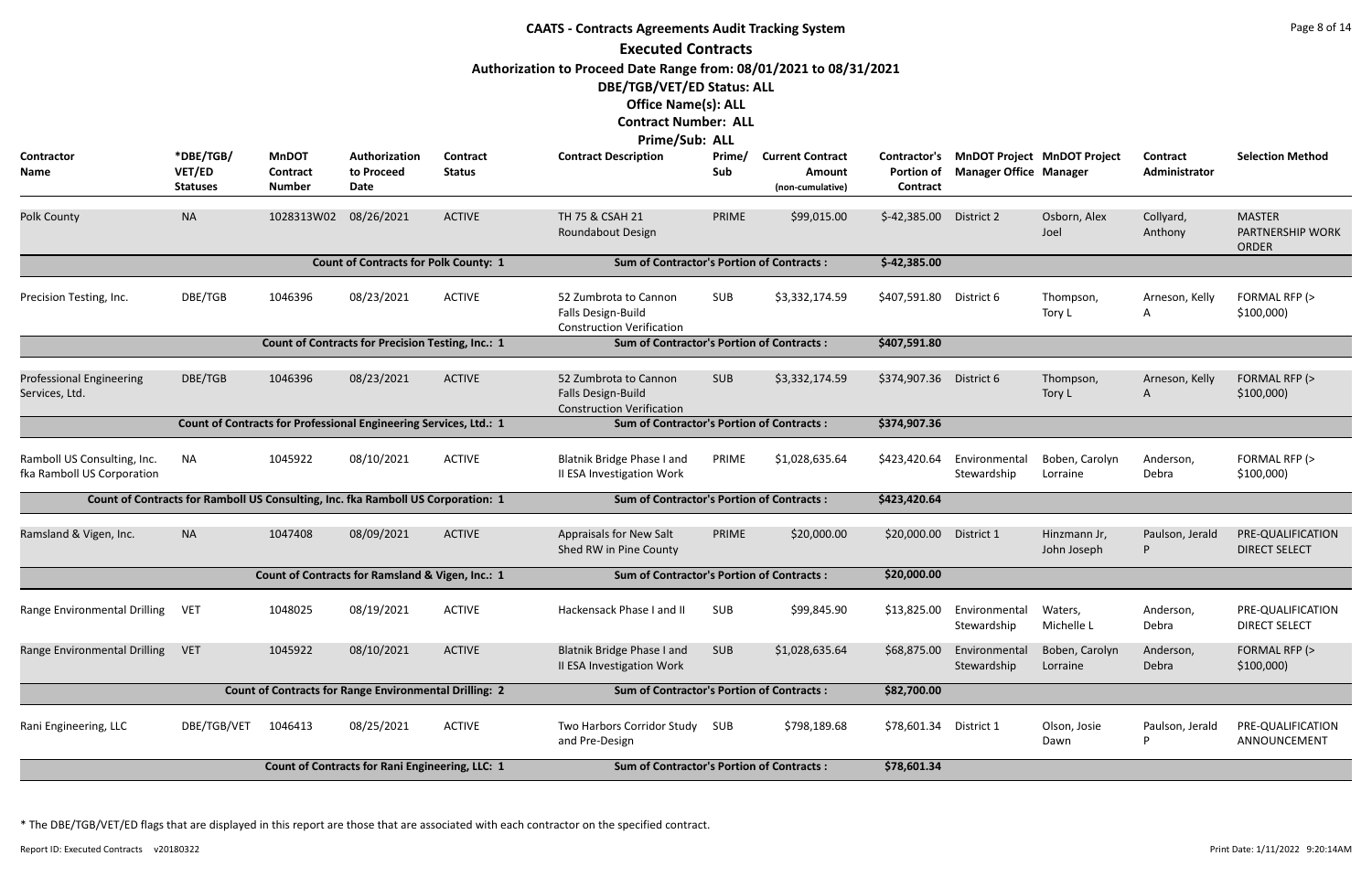|                                                | <b>CAATS - Contracts Agreements Audit Tracking System</b><br><b>Executed Contracts</b> |                                                                |                                                    |                                  |                                                                                                                                                                                 |               |                                                       |                                               |                               |                                    |                           |                                               |  |  |
|------------------------------------------------|----------------------------------------------------------------------------------------|----------------------------------------------------------------|----------------------------------------------------|----------------------------------|---------------------------------------------------------------------------------------------------------------------------------------------------------------------------------|---------------|-------------------------------------------------------|-----------------------------------------------|-------------------------------|------------------------------------|---------------------------|-----------------------------------------------|--|--|
|                                                |                                                                                        |                                                                |                                                    |                                  | Authorization to Proceed Date Range from: 08/01/2021 to 08/31/2021<br>DBE/TGB/VET/ED Status: ALL<br><b>Office Name(s): ALL</b><br><b>Contract Number: ALL</b><br>Prime/Sub: ALL |               |                                                       |                                               |                               |                                    |                           |                                               |  |  |
| <b>Contractor</b><br>Name                      | *DBE/TGB/<br>VET/ED<br><b>Statuses</b>                                                 | <b>MnDOT</b><br>Contract<br><b>Number</b>                      | Authorization<br>to Proceed<br>Date                | <b>Contract</b><br><b>Status</b> | <b>Contract Description</b>                                                                                                                                                     | Prime/<br>Sub | <b>Current Contract</b><br>Amount<br>(non-cumulative) | Contractor's<br><b>Portion of</b><br>Contract | <b>Manager Office Manager</b> | <b>MnDOT Project MnDOT Project</b> | Contract<br>Administrator | <b>Selection Method</b>                       |  |  |
| <b>Ruhland Commercial</b><br>Consultants, Ltd. | <b>NA</b>                                                                              | 1048023                                                        | 08/17/2021                                         | <b>ACTIVE</b>                    | <b>Update Real Estate</b><br>Appraisals - State Vs.<br>VenOsdel et al                                                                                                           | PRIME         | \$24,900.00                                           | \$24,900.00                                   | Land<br>Management            | Lambert,<br>Ronald Paul            | Wong, Dennis              | <b>SINGLE SOURCE</b>                          |  |  |
|                                                |                                                                                        | Count of Contracts for Ruhland Commercial Consultants, Ltd.: 1 |                                                    |                                  | <b>Sum of Contractor's Portion of Contracts:</b>                                                                                                                                |               |                                                       | \$24,900.00                                   |                               |                                    |                           |                                               |  |  |
| Safety Signs, LLC                              | DBE/TGB                                                                                | 1047147                                                        | 08/09/2021                                         | <b>ACTIVE</b>                    | Video Inspection TH 694,<br>Multi-award Project #3                                                                                                                              | <b>SUB</b>    | \$199,951.00                                          |                                               | \$19,036.00 Metro District    | Daleiden, Lee<br>N                 | Thurner,<br>Jodeen P      | PRE-QUALIFICATION<br>ANNOUNCEMENT             |  |  |
| Safety Signs, LLC                              | DBE/TGB                                                                                | 1047148                                                        | 08/09/2021                                         | <b>ACTIVE</b>                    | Video Inspection TH 212,<br>Multi-award Project #4                                                                                                                              | <b>SUB</b>    | \$224,920.50                                          | \$22,492.05                                   | <b>Metro District</b>         | Daleiden, Lee<br>N                 | Thurner,<br>Jodeen P      | FORMAL RFP (><br>\$100,000                    |  |  |
|                                                |                                                                                        |                                                                | <b>Count of Contracts for Safety Signs, LLC: 2</b> |                                  | <b>Sum of Contractor's Portion of Contracts:</b>                                                                                                                                |               |                                                       | \$41,528.05                                   |                               |                                    |                           |                                               |  |  |
| SD Consulting Group LLC                        | <b>NA</b>                                                                              | 1048119                                                        | 08/25/2021                                         | <b>ACTIVE</b>                    | <b>Beaver Creek Wastewater</b><br>System Assessment                                                                                                                             | PRIME         | \$16,920.56                                           | \$16,920.56                                   | Maintenance                   | Reider, Neile<br>John              | Anderson,<br>Debra        | <b>CERTIFIED LIST</b><br><b>DIRECT SELECT</b> |  |  |
|                                                |                                                                                        | <b>Count of Contracts for SD Consulting Group LLC: 1</b>       |                                                    |                                  | <b>Sum of Contractor's Portion of Contracts:</b>                                                                                                                                |               |                                                       | \$16,920.56                                   |                               |                                    |                           |                                               |  |  |
| Short Elliott Hendrickson, Inc. NA             |                                                                                        | 1047921                                                        | 08/23/2021                                         | <b>IN AUDIT</b>                  | TH97 Scandia Video<br><b>Inspection Project</b>                                                                                                                                 | <b>SUB</b>    | \$99,923.52                                           | \$4,428.52                                    | <b>Metro District</b>         | Daleiden, Lee<br><sup>N</sup>      | Kamprath,<br>Augustine    | PRE-QUALIFICATION<br><b>DIRECT SELECT</b>     |  |  |
|                                                |                                                                                        | Count of Contracts for Short Elliott Hendrickson, Inc.: 1      |                                                    |                                  | <b>Sum of Contractor's Portion of Contracts:</b>                                                                                                                                |               |                                                       | \$4,428.52                                    |                               |                                    |                           |                                               |  |  |
| SRF Consulting Group, Inc.                     | NA                                                                                     | 1047213                                                        | 08/23/2021                                         | <b>ACTIVE</b>                    | Remote Sensing in<br><b>Unsheltered Encampments</b>                                                                                                                             | PRIME         | \$60,142.54                                           | \$60,142.54                                   | Research and<br>Innovation    | Sindt, Matthew<br>George           | Brand, Melissa<br>Marie   | PRE-QUALIFICATION<br><b>DIRECT SELECT</b>     |  |  |
| SRF Consulting Group, Inc.                     | <b>NA</b>                                                                              | 1035064W06 08/19/2021                                          |                                                    | <b>ACTIVE</b>                    | US TH 52 Unbonded<br>Concrete Overlay from<br>Oronoco to Pine Island                                                                                                            | PRIME         | \$659,419.42                                          | \$507,547.02                                  | District 6                    | Kalsy, Jai J                       | Arneson, Kelly<br>A       | <b>MASTER CONTRACT</b><br><b>WORK ORDER</b>   |  |  |
| SRF Consulting Group, Inc.                     | <b>NA</b>                                                                              | 1047619                                                        | 08/09/2021                                         | <b>ACTIVE</b>                    | Autonomous Vehicles -<br>What Should Local<br>Agencies Expect?                                                                                                                  | PRIME         | \$72,755.58                                           | \$72,755.58                                   | Research and<br>Innovation    | Sindt, Matthew<br>George           | Brand, Melissa<br>Marie   | PRE-QUALIFICATION<br><b>DIRECT SELECT</b>     |  |  |
| SRF Consulting Group, Inc.                     | <b>NA</b>                                                                              | 1047621                                                        | 08/09/2021                                         | <b>ACTIVE</b>                    | Ride Quality of Asphalt<br>Pavements (Overlays and<br>New Construction);<br>Performance of Overlays;<br><b>Best Practices to Reduce</b><br><b>Reflective Cracking</b>           | PRIME         | \$99,576.52                                           | \$99,576.52                                   | Research and<br>Innovation    | Sindt, Matthew<br>George           | Brand, Melissa<br>Marie   | PRE-QUALIFICATION<br><b>DIRECT SELECT</b>     |  |  |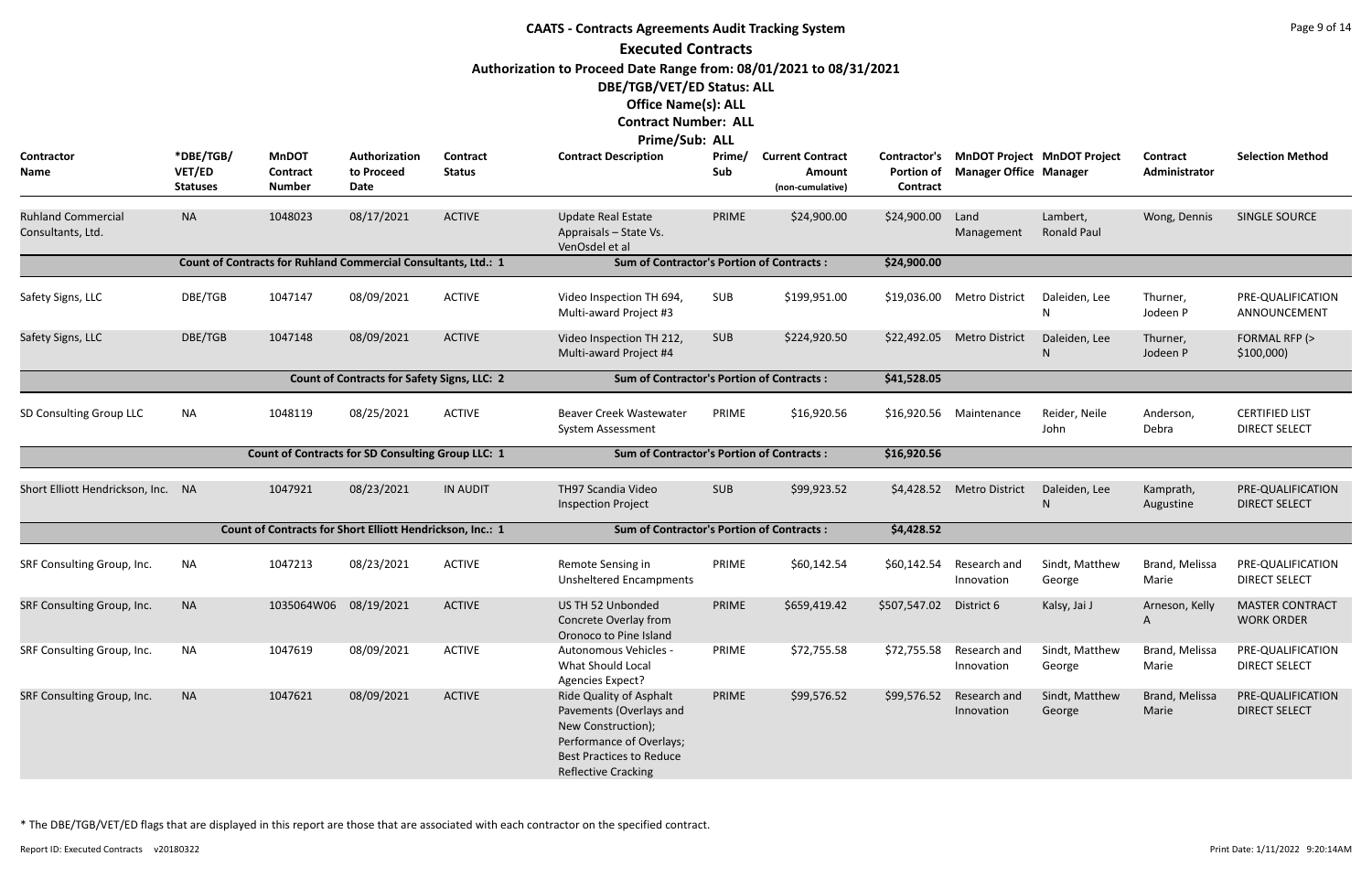|                                            |                                        |                                                                   |                                     |                           | <b>CAATS - Contracts Agreements Audit Tracking System</b>          |                                                  |                                                       |                               |                               |                                          |                           | Page 10 of 14                               |
|--------------------------------------------|----------------------------------------|-------------------------------------------------------------------|-------------------------------------|---------------------------|--------------------------------------------------------------------|--------------------------------------------------|-------------------------------------------------------|-------------------------------|-------------------------------|------------------------------------------|---------------------------|---------------------------------------------|
|                                            |                                        |                                                                   |                                     |                           | <b>Executed Contracts</b>                                          |                                                  |                                                       |                               |                               |                                          |                           |                                             |
|                                            |                                        |                                                                   |                                     |                           | Authorization to Proceed Date Range from: 08/01/2021 to 08/31/2021 |                                                  |                                                       |                               |                               |                                          |                           |                                             |
|                                            |                                        |                                                                   |                                     |                           | DBE/TGB/VET/ED Status: ALL                                         |                                                  |                                                       |                               |                               |                                          |                           |                                             |
|                                            |                                        |                                                                   |                                     |                           | <b>Office Name(s): ALL</b>                                         |                                                  |                                                       |                               |                               |                                          |                           |                                             |
|                                            |                                        |                                                                   |                                     |                           | <b>Contract Number: ALL</b>                                        |                                                  |                                                       |                               |                               |                                          |                           |                                             |
|                                            |                                        |                                                                   |                                     |                           | Prime/Sub: ALL                                                     |                                                  |                                                       |                               |                               |                                          |                           |                                             |
| <b>Contractor</b><br>Name                  | *DBE/TGB/<br>VET/ED<br><b>Statuses</b> | <b>MnDOT</b><br>Contract<br><b>Number</b>                         | Authorization<br>to Proceed<br>Date | Contract<br><b>Status</b> | <b>Contract Description</b>                                        | Prime/<br>Sub                                    | <b>Current Contract</b><br>Amount<br>(non-cumulative) | <b>Portion of</b><br>Contract | <b>Manager Office Manager</b> | Contractor's MnDOT Project MnDOT Project | Contract<br>Administrator | <b>Selection Method</b>                     |
| SRF Consulting Group, Inc.                 | <b>NA</b>                              | 1035064W08 08/04/2021                                             |                                     | <b>ACTIVE</b>             | <b>Right of Way Acquisition</b><br><b>TH 13</b>                    | PRIME                                            | \$490,258.16                                          | \$465,258.16 District 7       |                               | Hoehn,<br>Timothy R                      | Arneson, Kelly<br>A       | <b>MASTER CONTRACT</b><br><b>WORK ORDER</b> |
|                                            |                                        | Count of Contracts for SRF Consulting Group, Inc.: 5              |                                     |                           | <b>Sum of Contractor's Portion of Contracts:</b>                   |                                                  |                                                       | \$1,205,279.82                |                               |                                          |                           |                                             |
| <b>Stantec Consulting Services</b><br>Inc. | <b>NA</b>                              | 1047308                                                           | 08/13/2021                          | <b>ACTIVE</b>             | MN 100 and US 61 Corridor<br><b>Context Guides</b>                 | PRIME                                            | \$49,288.87                                           | \$49,288.87                   | <b>Metro District</b>         | Rabban, Shaker                           | Hebert, Joshua<br>Phillip | PRE-QUALIFICATION<br><b>DIRECT SELECT</b>   |
|                                            |                                        | <b>Count of Contracts for Stantec Consulting Services Inc.: 1</b> |                                     |                           |                                                                    | <b>Sum of Contractor's Portion of Contracts:</b> | \$49,288.87                                           |                               |                               |                                          |                           |                                             |
| Stonebrooke Engineering,<br>Inc.           | DBE/TGB                                | 1046388                                                           | 08/09/2021                          | <b>ACTIVE</b>             | TH61 and TH5 predesign<br>and final design services                | PRIME                                            | \$242,828.34                                          | \$183,913.02                  | Metro District                | Fackler,<br>Carolyn Marie                | Hebert, Joshua<br>Phillip | FORMAL RFP (><br>\$100,000                  |
|                                            |                                        | Count of Contracts for Stonebrooke Engineering, Inc.: 1           |                                     |                           | <b>Sum of Contractor's Portion of Contracts:</b>                   |                                                  |                                                       | \$183,913.02                  |                               |                                          |                           |                                             |
| <b>Streamline Associates, LLC</b>          | <b>NA</b>                              | 1047840                                                           | 08/27/2021                          | <b>ACTIVE</b>             | Historic Railroad Study -<br>Northern Pacific                      | PRIME                                            | \$99,915.30                                           | \$99,915.30                   | Environmental<br>Stewardship  | Haun Schuring,<br>Katherine              | Wong, Dennis              | PRE-QUALIFICATION<br><b>DIRECT SELECT</b>   |
|                                            |                                        | <b>Count of Contracts for Streamline Associates, LLC: 1</b>       |                                     |                           | <b>Sum of Contractor's Portion of Contracts:</b>                   |                                                  |                                                       | \$99,915.30                   |                               |                                          |                           |                                             |
| T2 UES, Inc. dba T2 Utility<br>Engineers   | NA.                                    | 1046245                                                           | 08/26/2021                          | <b>ACTIVE</b>             | TH 10/75 11th Street Grade SUB<br>Separation                       |                                                  | \$3,816,409.87                                        | \$253,039.06 District 4       |                               | Knopf, Justin D                          | Arneson, Kelly<br>A       | FORMAL RFP (><br>\$100,000                  |
|                                            |                                        | Count of Contracts for T2 UES, Inc. dba T2 Utility Engineers: 1   |                                     |                           | <b>Sum of Contractor's Portion of Contracts:</b>                   |                                                  |                                                       | \$253,039.06                  |                               |                                          |                           |                                             |
| TestAmerica Laboratories,<br>Inc.          | <b>NA</b>                              | 1048025                                                           | 08/19/2021                          | <b>ACTIVE</b>             | Hackensack Phase I and II                                          | <b>SUB</b>                                       | \$99,845.90                                           | \$22,151.50                   | Environmental<br>Stewardship  | Waters,<br>Michelle L                    | Anderson,<br>Debra        | PRE-QUALIFICATION<br><b>DIRECT SELECT</b>   |
| TestAmerica Laboratories,<br>Inc.          | NA                                     | 1045922                                                           | 08/10/2021                          | <b>ACTIVE</b>             | <b>Blatnik Bridge Phase I and</b><br>II ESA Investigation Work     | <b>SUB</b>                                       | \$1,028,635.64                                        | \$370,960.00                  | Environmental<br>Stewardship  | Boben, Carolyn<br>Lorraine               | Anderson,<br>Debra        | FORMAL RFP (><br>\$100,000                  |
|                                            |                                        | Count of Contracts for TestAmerica Laboratories, Inc.: 2          |                                     |                           | <b>Sum of Contractor's Portion of Contracts:</b>                   |                                                  |                                                       | \$393,111.50                  |                               |                                          |                           |                                             |
| Thein Well Company,<br>Incorporated        | <b>NA</b>                              | 1045922                                                           | 08/10/2021                          | <b>ACTIVE</b>             | Blatnik Bridge Phase I and<br>II ESA Investigation Work            | <b>SUB</b>                                       | \$1,028,635.64                                        | \$165,380.00                  | Environmental<br>Stewardship  | Boben, Carolyn<br>Lorraine               | Anderson,<br>Debra        | FORMAL RFP (><br>\$100,000                  |
|                                            |                                        | Count of Contracts for Thein Well Company, Incorporated: 1        |                                     |                           | <b>Sum of Contractor's Portion of Contracts:</b>                   |                                                  |                                                       | \$165,380.00                  |                               |                                          |                           |                                             |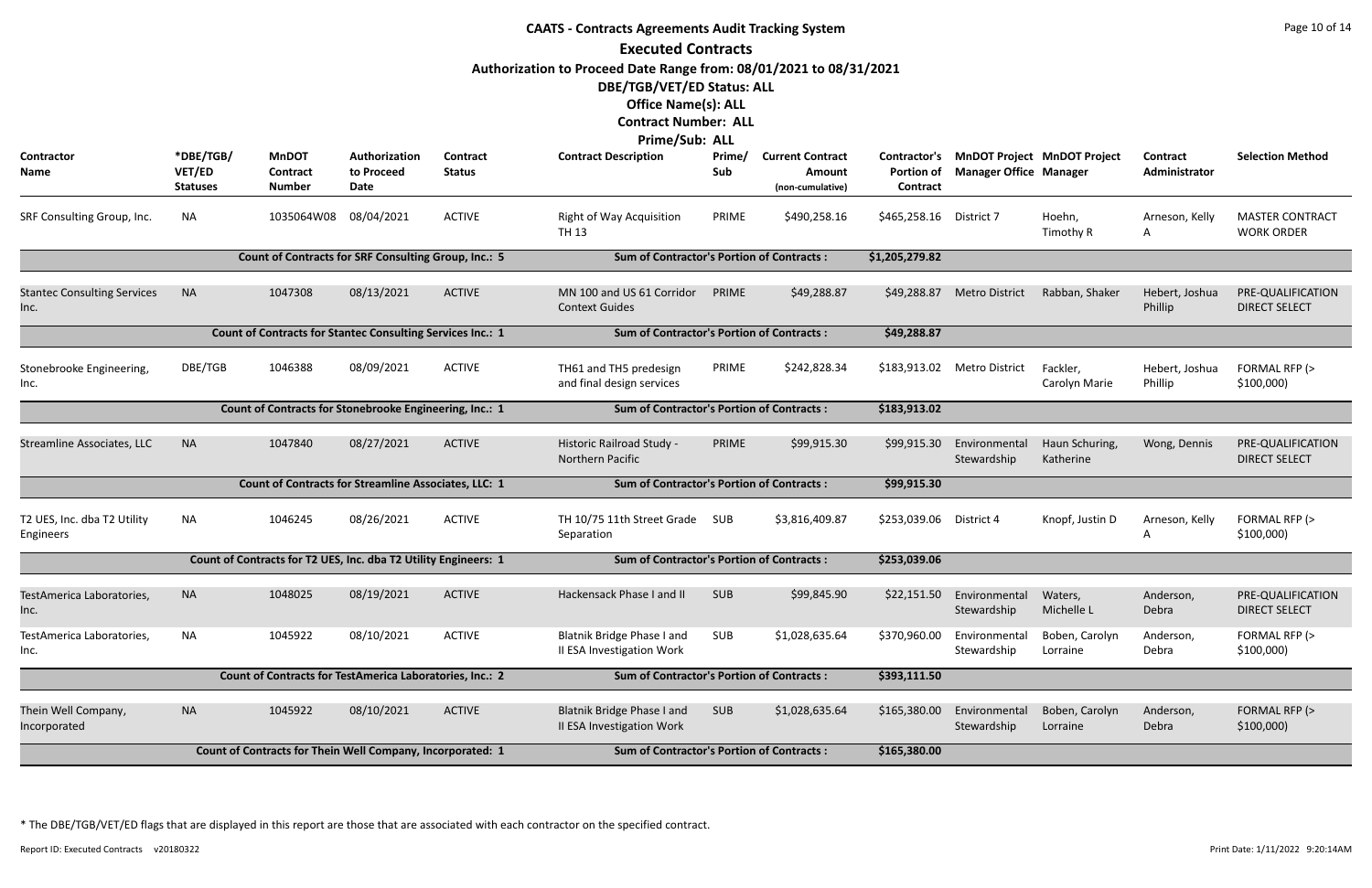# **CAATS - Contracts Agreements Audit Tracking System Executed Contracts Authorization to Proceed Date Range from: 08/01/2021 to 08/31/2021 DBE/TGB/VET/ED Status: ALL Office Name(s): ALL**

#### **Contract Number: ALL Prime/Sub: ALL**

|                                                       |                                        |                                                                              |                                                   |                           | Prime/Sub: ALL                                                                             |               |                                                       |                                               |                                         |                                    |                                  |                                             |
|-------------------------------------------------------|----------------------------------------|------------------------------------------------------------------------------|---------------------------------------------------|---------------------------|--------------------------------------------------------------------------------------------|---------------|-------------------------------------------------------|-----------------------------------------------|-----------------------------------------|------------------------------------|----------------------------------|---------------------------------------------|
| Contractor<br>Name                                    | *DBE/TGB/<br>VET/ED<br><b>Statuses</b> | <b>MnDOT</b><br>Contract<br><b>Number</b>                                    | Authorization<br>to Proceed<br>Date               | Contract<br><b>Status</b> | <b>Contract Description</b>                                                                | Prime/<br>Sub | <b>Current Contract</b><br>Amount<br>(non-cumulative) | Contractor's<br><b>Portion of</b><br>Contract | <b>Manager Office Manager</b>           | <b>MnDOT Project MnDOT Project</b> | <b>Contract</b><br>Administrator | <b>Selection Method</b>                     |
| Toltz, King, Duvall, Anderson<br>and Associates, Inc. | NA.                                    | 1046698                                                                      | 08/25/2021                                        | <b>ACTIVE</b>             | <b>QC Plan Review Services</b>                                                             | PRIME         | \$99,855.12                                           | \$99,855.12                                   | <b>Metro District</b>                   | Chock, John<br>Michael             | Kamprath,<br>Augustine           | PRE-QUALIFICATION<br><b>DIRECT SELECT</b>   |
| Toltz, King, Duvall, Anderson<br>and Associates, Inc. | <b>NA</b>                              | 1047861                                                                      | 08/12/2021                                        | <b>ACTIVE</b>             | ADA Design Services for SP<br>6229-37                                                      | PRIME         | \$99,668.35                                           | \$99,668.35                                   | Metro District                          | Simer, Fay                         | Thurner,<br>Jodeen P             | PRE-QUALIFICATION<br><b>DIRECT SELECT</b>   |
|                                                       |                                        | Count of Contracts for Toltz, King, Duvall, Anderson and Associates, Inc.: 2 |                                                   |                           | <b>Sum of Contractor's Portion of Contracts:</b>                                           |               |                                                       | \$199,523.47                                  |                                         |                                    |                                  |                                             |
| Toole Design Group, LLC                               | <b>NA</b>                              | 1047307                                                                      | 08/27/2021                                        | <b>ACTIVE</b>             | MN 51 and US 61 Corridor<br><b>Context Guides</b>                                          | PRIME         | \$49,998.03                                           | \$49,998.03                                   | <b>Metro District</b>                   | Rabban, Shaker                     | Hebert, Joshua<br>Phillip        | PRE-QUALIFICATION<br><b>DIRECT SELECT</b>   |
| Toole Design Group, LLC                               | <b>NA</b>                              | 1046507                                                                      | 08/05/2021                                        | <b>ACTIVE</b>             | US Bicycle Route 20                                                                        | PRIME         | \$246,162.52                                          | \$167,539.97                                  | Transit and<br>Active<br>Transportation | Matusinec,<br>Katherine R          | Friberg,<br>Michael              | FORMAL RFP (><br>\$100,000                  |
|                                                       |                                        | Count of Contracts for Toole Design Group, LLC: 2                            |                                                   |                           | <b>Sum of Contractor's Portion of Contracts:</b>                                           |               |                                                       | \$217,538.00                                  |                                         |                                    |                                  |                                             |
| Ulteig Engineers, Inc.                                | <b>NA</b>                              | 1047808                                                                      | 08/12/2021                                        | <b>ACTIVE</b>             | <b>Right of Way Direct</b><br>Purchase                                                     | PRIME         | \$99,968.61                                           | \$99,968.61 District 7                        |                                         | Hoehn,<br>Timothy R                | Museus, Susan                    | PRE-QUALIFICATION<br><b>DIRECT SELECT</b>   |
|                                                       |                                        |                                                                              | Count of Contracts for Ulteig Engineers, Inc.: 1  |                           | <b>Sum of Contractor's Portion of Contracts:</b>                                           |               |                                                       | \$99,968.61                                   |                                         |                                    |                                  |                                             |
| University of Minnesota                               | <b>NA</b>                              | 1036342W35                                                                   | 08/30/2021                                        | <b>ACTIVE</b>             | Fiscal Year 2022 Local<br><b>Technical Assistance</b><br><b>Program Base Operations</b>    | PRIME         | \$300,000.00                                          | \$300,000.00                                  | Research and<br>Innovation              | Sindt, Matthew<br>George           | Duran, Ashley<br>Marie           | <b>MASTER CONTRACT</b><br><b>WORK ORDER</b> |
| University of Minnesota                               | <b>NA</b>                              | 1036342W24                                                                   | 08/27/2021                                        | <b>ACTIVE</b>             | <b>Evaluation of Corrugated</b><br><b>HDPE Pipes Manufactured</b><br>with Recycled Content | PRIME         | \$85,032.00                                           | \$85,032.00                                   | Research and<br>Innovation              | Sindt, Matthew<br>George           | Brand, Melissa<br>Marie          | <b>MASTER CONTRACT</b><br><b>WORK ORDER</b> |
| University of Minnesota                               | <b>NA</b>                              | 1047805                                                                      | 08/11/2021                                        | <b>ACTIVE</b>             | Hwy 252/194 Scoping<br>decision document<br>facilitation                                   | PRIME         | \$45,417.27                                           | \$45,417.27                                   | <b>Metro District</b>                   | Adams, Jerome                      | Thurner,<br>Jodeen P             | <b>JOINT POWER</b>                          |
| University of Minnesota                               | <b>NA</b>                              | 1036342W33 08/04/2021                                                        |                                                   | <b>ACTIVE</b>             | Administrative Support of<br>Minnesota Council on<br><b>Transportation Access</b>          | PRIME         | \$176,573.00                                          | \$176,573.00                                  | Transit and<br>Active<br>Transportation | Gottfried,<br>Thomas E             | Friberg,<br>Michael              | <b>MASTER CONTRACT</b><br><b>WORK ORDER</b> |
|                                                       |                                        | <b>Count of Contracts for University of Minnesota: 4</b>                     |                                                   |                           | <b>Sum of Contractor's Portion of Contracts:</b>                                           |               |                                                       | \$607,022.27                                  |                                         |                                    |                                  |                                             |
| Visu-Sewer, Inc.                                      | <b>NA</b>                              | 1047921                                                                      | 08/23/2021                                        | <b>IN AUDIT</b>           | TH97 Scandia Video<br><b>Inspection Project</b>                                            | PRIME         | \$99,923.52                                           | \$95,495.00                                   | <b>Metro District</b>                   | Daleiden, Lee<br>N                 | Kamprath,<br>Augustine           | PRE-QUALIFICATION<br><b>DIRECT SELECT</b>   |
|                                                       |                                        |                                                                              | <b>Count of Contracts for Visu-Sewer, Inc.: 1</b> |                           | <b>Sum of Contractor's Portion of Contracts:</b>                                           |               |                                                       | \$95,495.00                                   |                                         |                                    |                                  |                                             |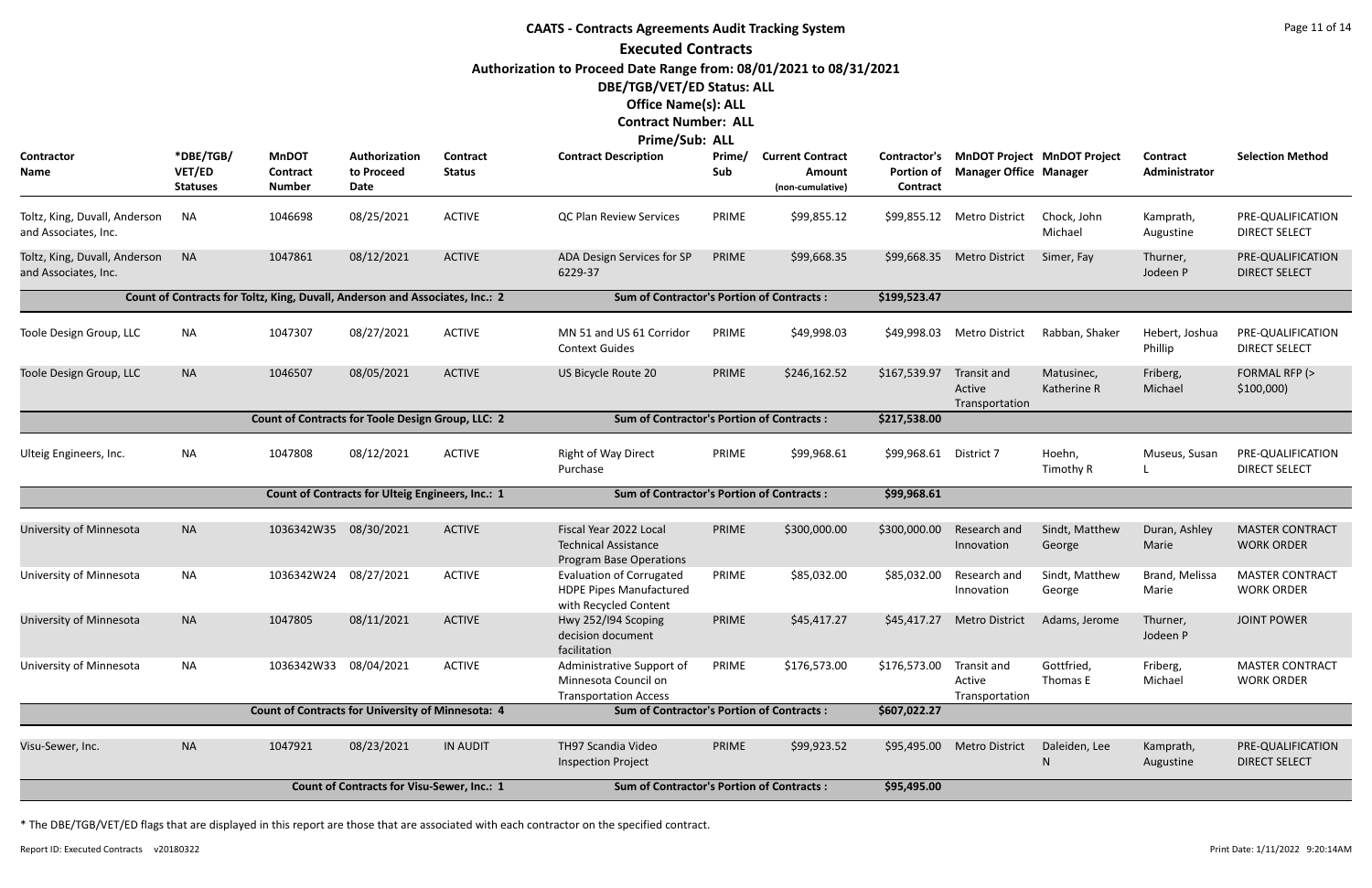|                                            |                                        |                                                                   |                                                          |                                  | <b>CAATS - Contracts Agreements Audit Tracking System</b>                                        |               |                                                              |                                                      |                                                   |                                    |                                  | Page 12 of 14                                     |
|--------------------------------------------|----------------------------------------|-------------------------------------------------------------------|----------------------------------------------------------|----------------------------------|--------------------------------------------------------------------------------------------------|---------------|--------------------------------------------------------------|------------------------------------------------------|---------------------------------------------------|------------------------------------|----------------------------------|---------------------------------------------------|
|                                            |                                        |                                                                   |                                                          |                                  | <b>Executed Contracts</b>                                                                        |               |                                                              |                                                      |                                                   |                                    |                                  |                                                   |
|                                            |                                        |                                                                   |                                                          |                                  | Authorization to Proceed Date Range from: 08/01/2021 to 08/31/2021                               |               |                                                              |                                                      |                                                   |                                    |                                  |                                                   |
|                                            |                                        |                                                                   |                                                          |                                  | DBE/TGB/VET/ED Status: ALL                                                                       |               |                                                              |                                                      |                                                   |                                    |                                  |                                                   |
|                                            |                                        |                                                                   |                                                          |                                  | <b>Office Name(s): ALL</b>                                                                       |               |                                                              |                                                      |                                                   |                                    |                                  |                                                   |
|                                            |                                        |                                                                   |                                                          |                                  | <b>Contract Number: ALL</b>                                                                      |               |                                                              |                                                      |                                                   |                                    |                                  |                                                   |
|                                            |                                        |                                                                   |                                                          |                                  | Prime/Sub: ALL                                                                                   |               |                                                              |                                                      |                                                   |                                    |                                  |                                                   |
| Contractor<br>Name                         | *DBE/TGB/<br>VET/ED<br><b>Statuses</b> | <b>MnDOT</b><br>Contract<br><b>Number</b>                         | Authorization<br>to Proceed<br>Date                      | <b>Contract</b><br><b>Status</b> | <b>Contract Description</b>                                                                      | Prime/<br>Sub | <b>Current Contract</b><br><b>Amount</b><br>(non-cumulative) | <b>Contractor's</b><br><b>Portion of</b><br>Contract | <b>Manager Office Manager</b>                     | <b>MnDOT Project MnDOT Project</b> | <b>Contract</b><br>Administrator | <b>Selection Method</b>                           |
| West Central Initiative                    | <b>NA</b>                              | 1047684                                                           | 08/10/2021                                               | <b>ACTIVE</b>                    | Glacial Ridge Trail & Otter<br>Trail Scenic Byways CMP<br>Updates                                | PRIME         | \$32,168.00                                                  | \$32,168.00                                          | Environmental<br>Stewardship                      | Slagle, Holly<br>Marie             | Friberg,<br>Michael              | SINGLE SOURCE                                     |
|                                            |                                        |                                                                   | <b>Count of Contracts for West Central Initiative: 1</b> |                                  | <b>Sum of Contractor's Portion of Contracts:</b>                                                 |               |                                                              | \$32,168.00                                          |                                                   |                                    |                                  |                                                   |
| Widseth Smith Nolting &<br>Associates Inc. | <b>NA</b>                              | 1028313W02                                                        | 08/26/2021                                               | <b>ACTIVE</b>                    | TH 75 & CSAH 21<br>Roundabout Design                                                             | <b>SUB</b>    | \$99,015.00                                                  | \$141,400.00                                         | District 2                                        | Osborn, Alex<br>Joel               | Collyard,<br>Anthony             | <b>MASTER</b><br>PARTNERSHIP WORK<br><b>ORDER</b> |
| Widseth Smith Nolting &<br>Associates Inc. | ΝA                                     | 1047194                                                           | 08/06/2021                                               | <b>ACTIVE</b>                    | Oak lake Rest Area<br>Topographic/Land Survey<br>and Wetland Delineation<br>Report               | PRIME         | \$36,533.49                                                  | \$36,533.49                                          | Project<br>Management<br>and Technical<br>Support | Wyczawski,<br>Steven Carl          | Wong, Dennis                     | PRE-QUALIFICATION<br><b>DIRECT SELECT</b>         |
|                                            |                                        | Count of Contracts for Widseth Smith Nolting & Associates Inc.: 2 |                                                          |                                  | <b>Sum of Contractor's Portion of Contracts:</b>                                                 |               |                                                              | \$177,933.49                                         |                                                   |                                    |                                  |                                                   |
|                                            |                                        |                                                                   |                                                          |                                  |                                                                                                  |               |                                                              |                                                      |                                                   |                                    |                                  |                                                   |
| <b>Wilson and Company</b>                  | <b>NA</b>                              | 1046245                                                           | 08/26/2021                                               | <b>ACTIVE</b>                    | TH 10/75 11th Street Grade<br>Separation                                                         | SUB           | \$3,816,409.87                                               | \$113,146.20                                         | District 4                                        | Knopf, Justin D                    | Arneson, Kelly<br>A              | FORMAL RFP (><br>\$100,000                        |
|                                            |                                        |                                                                   | <b>Count of Contracts for Wilson and Company: 1</b>      |                                  | <b>Sum of Contractor's Portion of Contracts:</b>                                                 |               |                                                              | \$113,146.20                                         |                                                   |                                    |                                  |                                                   |
| WSB & Associates, Inc.                     | <b>NA</b>                              | 1046245                                                           | 08/26/2021                                               | <b>ACTIVE</b>                    | TH 10/75 11th Street Grade<br>Separation                                                         | PRIME         | \$3,816,409.87                                               | \$1,783,783.29                                       | District 4                                        | Knopf, Justin D                    | Arneson, Kelly<br>A              | FORMAL RFP (><br>\$100,000                        |
| WSB & Associates, Inc.                     | <b>NA</b>                              | 1046396                                                           | 08/23/2021                                               | <b>ACTIVE</b>                    | 52 Zumbrota to Cannon<br>Falls Design-Build<br><b>Construction Verification</b>                  | PRIME         | \$3,332,174.59                                               | \$2,121,212.96                                       | District 6                                        | Thompson,<br>Tory L                | Arneson, Kelly<br>A              | FORMAL RFP (><br>\$100,000                        |
| WSB & Associates, Inc.                     | <b>NA</b>                              | 1048025                                                           | 08/19/2021                                               | <b>ACTIVE</b>                    | Hackensack Phase I and II                                                                        | PRIME         | \$99,845.90                                                  | \$63,869.40                                          | Environmental<br>Stewardship                      | Waters,<br>Michelle L              | Anderson,<br>Debra               | PRE-QUALIFICATION<br><b>DIRECT SELECT</b>         |
| WSB & Associates, Inc.                     | <b>NA</b>                              | 1047814                                                           | 08/19/2021                                               | <b>ACTIVE</b>                    | Thompson Hill Overlay.<br>From 0.51 south Boundary<br>Avenue to north end of<br>bridge no. 69879 | PRIME         | \$44,980.43                                                  | \$44,980.43                                          | District 1                                        | Deming,<br>Andrew                  | Paulson, Jerald                  | PRE-QUALIFICATION<br><b>DIRECT SELECT</b>         |
| WSB & Associates, Inc.                     | <b>NA</b>                              | 1047620                                                           | 08/06/2021                                               | <b>ACTIVE</b>                    | <b>Effectiveness of Fog Seal</b><br>on Chip Sealed Low<br>Volume Roads                           | PRIME         | \$71,539.48                                                  | \$71,539.48                                          | Research and<br>Innovation                        | Sindt, Matthew<br>George           | Duran, Ashley<br>Marie           | PRE-QUALIFICATION<br><b>DIRECT SELECT</b>         |
| WSB & Associates, Inc.                     | <b>NA</b>                              | 1047946                                                           | 08/05/2021                                               | <b>ACTIVE</b>                    | Asbestos & Regulated<br>Waste Assessment for<br><b>Bridge Rehabilitation -</b><br>Bridge 59002   | PRIME         | \$7,401.21                                                   | \$7,401.21                                           | Environmental<br>Stewardship                      | Swanson,<br>Victoria Ann           | Anderson,<br>Debra               | PRE-QUALIFICATION<br><b>DIRECT SELECT</b>         |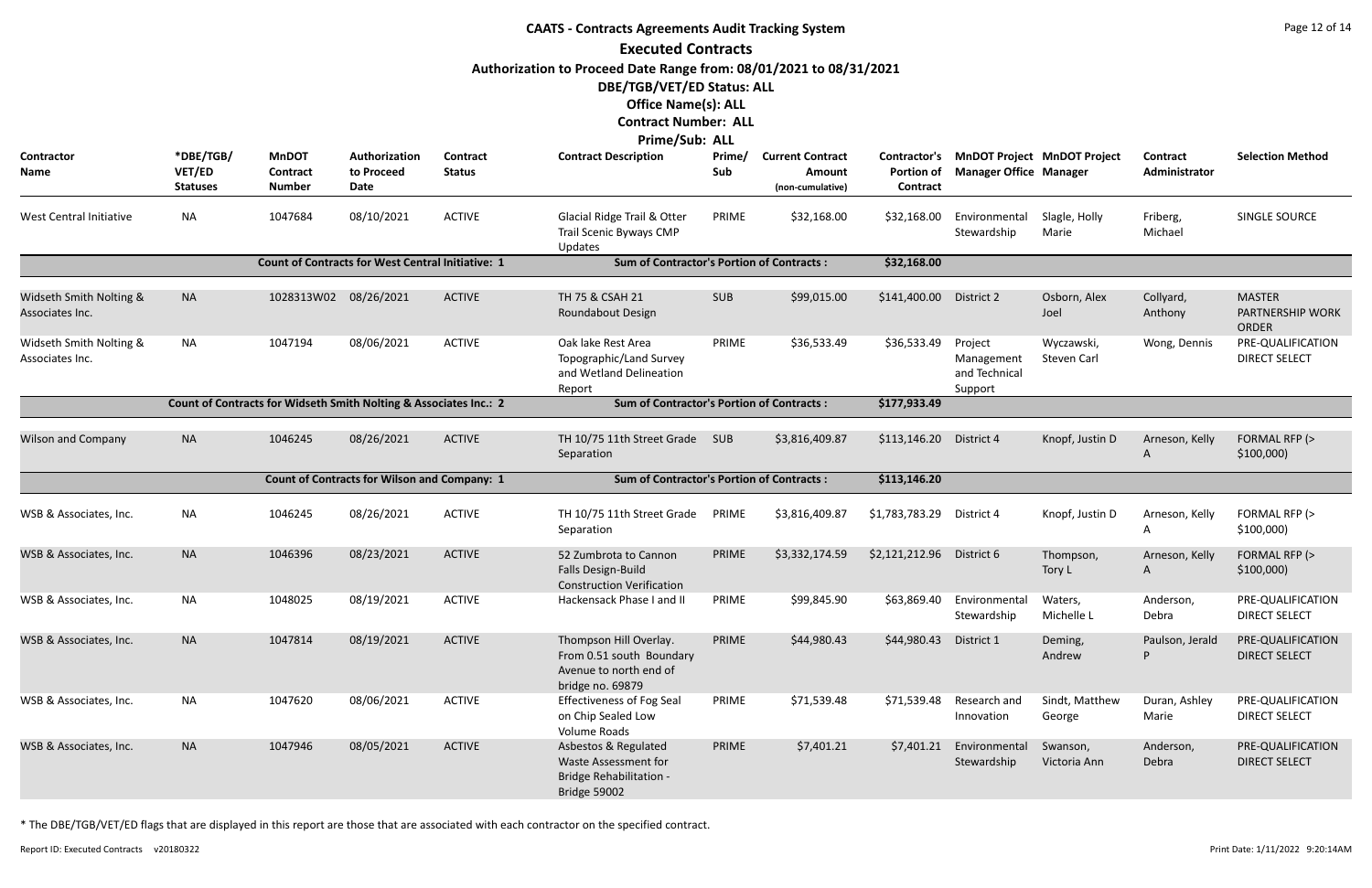|                                         |                 |                                                                |                                                  |               | <b>CAATS - Contracts Agreements Audit Tracking System</b>            |            |                         |                     |                               |                                    |                     | Page 13 of 14                               |
|-----------------------------------------|-----------------|----------------------------------------------------------------|--------------------------------------------------|---------------|----------------------------------------------------------------------|------------|-------------------------|---------------------|-------------------------------|------------------------------------|---------------------|---------------------------------------------|
|                                         |                 |                                                                |                                                  |               | <b>Executed Contracts</b>                                            |            |                         |                     |                               |                                    |                     |                                             |
|                                         |                 |                                                                |                                                  |               | Authorization to Proceed Date Range from: 08/01/2021 to 08/31/2021   |            |                         |                     |                               |                                    |                     |                                             |
|                                         |                 |                                                                |                                                  |               | DBE/TGB/VET/ED Status: ALL                                           |            |                         |                     |                               |                                    |                     |                                             |
|                                         |                 |                                                                |                                                  |               | <b>Office Name(s): ALL</b>                                           |            |                         |                     |                               |                                    |                     |                                             |
|                                         |                 |                                                                |                                                  |               | <b>Contract Number: ALL</b>                                          |            |                         |                     |                               |                                    |                     |                                             |
|                                         |                 |                                                                |                                                  |               | Prime/Sub: ALL                                                       |            |                         |                     |                               |                                    |                     |                                             |
| <b>Contractor</b>                       | *DBE/TGB/       | <b>MnDOT</b>                                                   | Authorization                                    | Contract      | <b>Contract Description</b>                                          | Prime/     | <b>Current Contract</b> | <b>Contractor's</b> |                               | <b>MnDOT Project MnDOT Project</b> | <b>Contract</b>     | <b>Selection Method</b>                     |
| Name                                    | <b>VET/ED</b>   | Contract                                                       | to Proceed                                       | <b>Status</b> |                                                                      | Sub        | <b>Amount</b>           | Portion of          | <b>Manager Office Manager</b> |                                    | Administrator       |                                             |
|                                         | <b>Statuses</b> | <b>Number</b>                                                  | Date                                             |               |                                                                      |            | (non-cumulative)        | Contract            |                               |                                    |                     |                                             |
|                                         |                 |                                                                | Count of Contracts for WSB & Associates, Inc.: 6 |               | <b>Sum of Contractor's Portion of Contracts:</b>                     |            |                         | \$4,092,786.77      |                               |                                    |                     |                                             |
| Z Companies, Inc. dba Zan<br>Associates | DBE/TGB         | 1035064W06                                                     | 08/19/2021                                       | <b>ACTIVE</b> | US TH 52 Unbonded<br>Concrete Overlay from<br>Oronoco to Pine Island | <b>SUB</b> | \$659,419.42            | \$50,184.00         | District 6                    | Kalsy, Jai J                       | Arneson, Kelly<br>A | <b>MASTER CONTRACT</b><br><b>WORK ORDER</b> |
|                                         |                 | Count of Contracts for Z Companies, Inc. dba Zan Associates: 1 |                                                  |               | <b>Sum of Contractor's Portion of Contracts:</b>                     |            |                         | \$50,184.00         |                               |                                    |                     |                                             |